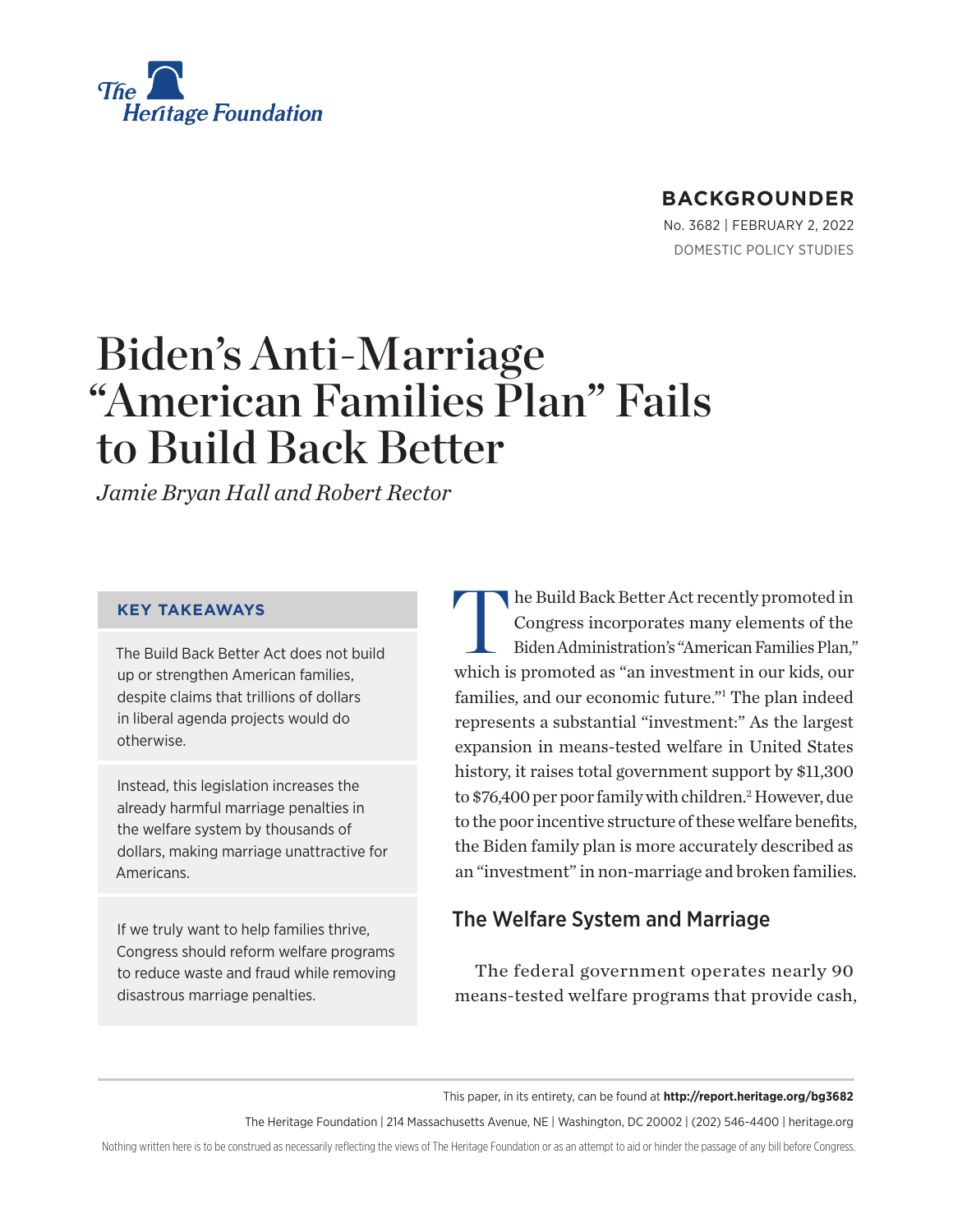<span id="page-1-0"></span>food, housing, medical care, childcare, and social services to poor and lower-income persons. Major programs include Temporary Assistance for Needy Families; the Earned Income Tax Credit (EITC); Supplemental Security Income (SSI); Section 8 Housing; public housing; food stamps; the Women's, Infants, and Children food program (WIC); and other child nutrition programs; and Head Start and other childcare programs. In 2018, federal and state governments spent \$527 billion on means-tested aid programs for poor and lower-income families with children.<sup>[3](#page-20-0)</sup>

The welfare system discourages and disincentivizes marriage through two mechanisms.

- **•** The first is the **enabling or facilitating effect** of welfare in sustaining single-parent families. This effect occurs when government welfare programs increase the economic viability of single parenthood and reduce the relative economic necessity and utility of fathers and marriage as a means of support.
- **•** The second mechanism is **direct marriage penalties** imposed on marriage by the welfare system. Marriage penalties occur because nearly all welfare programs are structured so that most lower-income parents will lose significant welfare benefits if they marry. The combined economic resources of parents will generally be higher if they are unmarried rather than married. This obviously discourages marriage in low-income communities.

### Welfare's Enabling Effect on Single-Parent Families

The enabling or facilitating effect is the first mechanism by which the welfare system discourages and undermines marriage. This effect occurs when welfare encourages and sustains the formation of single-parent families that would be unlikely to emerge in the absence of welfare support. It has played a powerful role sustaining both the long-term growth of single parenthood and the decline of marriage.

When the War on Poverty began in 1964, 7 percent of children were born outside of marriage. Today, the share is 40 percent.<sup>4</sup> Nearly all of this growth in non-marital childbearing has occurred among less-educated women. Some 59 percent of children of mothers with only a high school diploma are born outside of marriage. Among college-educated women, the number is only 10 percent.<sup>[5](#page-20-0)</sup>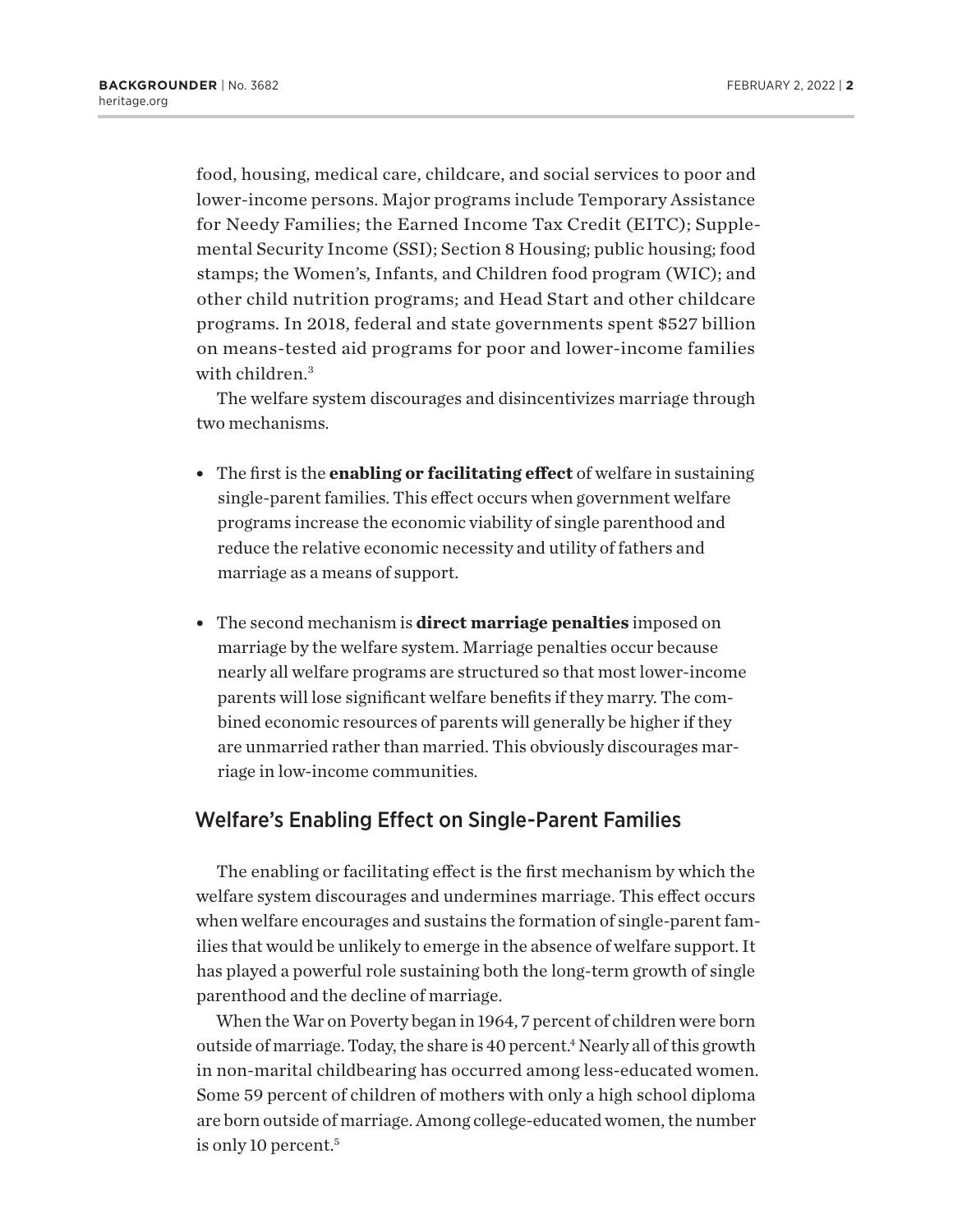<span id="page-2-0"></span>Increasingly, our society is dividing into a two-caste system.[6](#page-20-0) In the higher-income half of society, children are raised by parents with college educations who are united in marriage. In the lower-income half, children are increasingly raised by single parents with a high school diploma or less.

The nation faces a paradoxical situation in which marriage has eroded primarily among less-educated women who will have the greatest difficulty supporting children on their own. Many of these women would find it very difficult to support their children financially without the continued support of the large array of welfare programs[.7](#page-20-0)

Historically, nearly all of the support for the enormous number of children now born outside of marriage would have been provided by fathers. However, in the decades after the onset of the War on Poverty, the number and value of cash, food, housing, and medical benefits available to single-parent families increased substantially.<sup>8</sup> The non-marital childbearing rate, after remaining largely flat for decades, began to surge between 1964 and 1975, precisely the period in which the value of the average benefit package provided to single mothers nearly doubled[.9](#page-20-0)

Increased welfare benefits began to serve as partial substitutes for the economic support traditionally provided by lower-wage fathers. As welfare began to displace working fathers from the home, marriage declined, and non-marital childbearing soared.[10](#page-20-0)

### The Build Back Better Act Undermines Family Formation

The Build Back Better Act increases government support for poor families with children by an average of \$11,300 per family. Nearly all of the benefit initiatives contained in the bill and supported by the Biden Administration generally, including food stamp increases, public housing increases, child allowance cash grants, and childcare subsidies, disproportionately benefit non-married single-parent families relative to married families. The large increase in benefits—disproportionately aiding non-married families with children—would exacerbate the existing system's enabling effect of promoting increases in single-parent families and the harmful erosion of marriage in our society.

### Direct Marriage Penalties in the Welfare System

The second mechanism by which the welfare system discourages marriage is through direct marriage penalties in means-tested welfare programs. Marriage penalties exist whenever the act of marriage between a father and mother leads to a direct reduction in welfare benefits.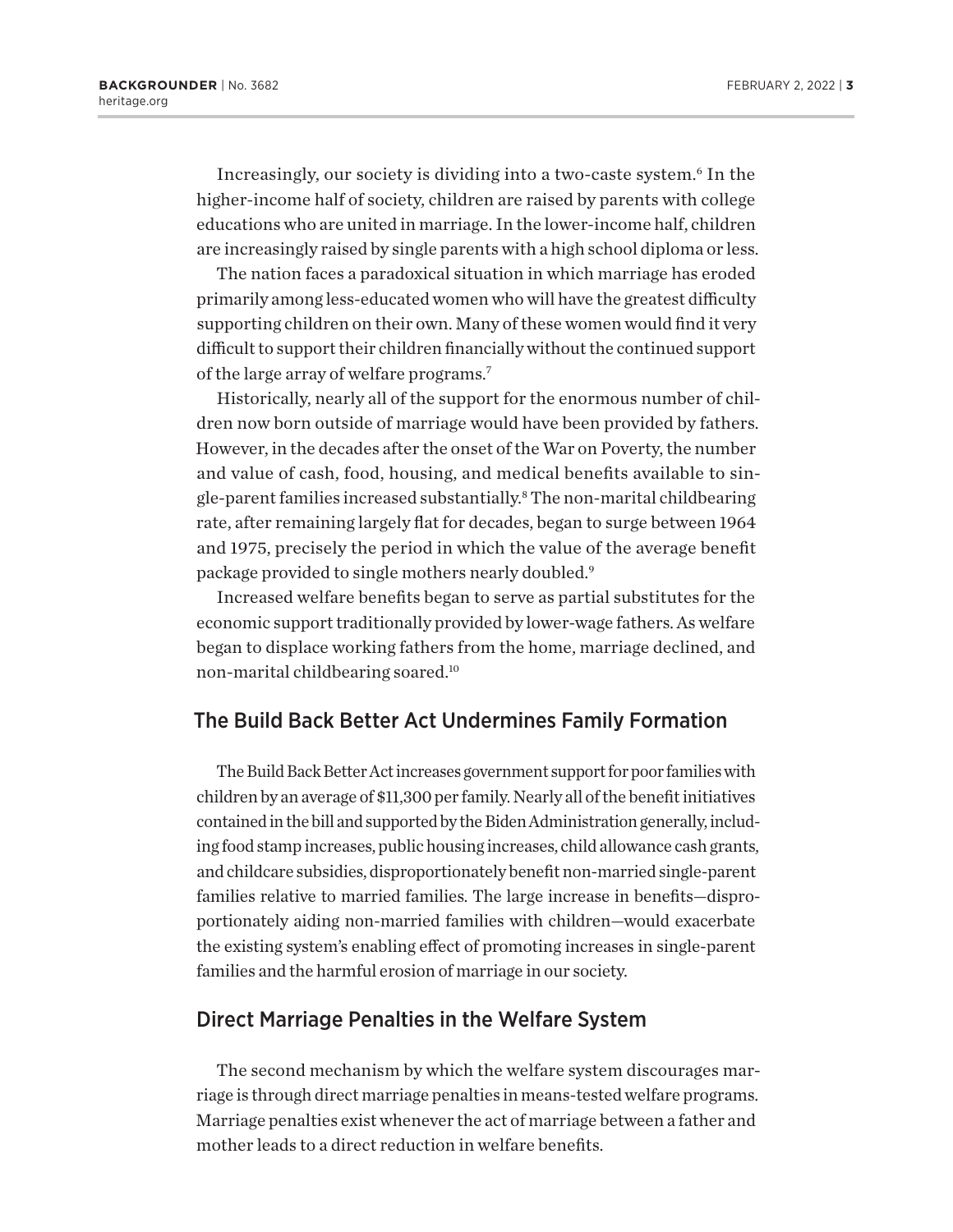<span id="page-3-0"></span>Marriage penalties occur because the benefits in means-tested welfare programs are generally reduced when earnings or other income within the family are increased. In a married-couple family, benefits are almost always linked to the combined earnings of the husband and wife: The higher the joint earnings, the lower the benefits. If a single mother marries an employed father, the father's income will be counted in the benefit calculation, and benefits in most cases will be sharply reduced. The benefit loss can be avoided if the couple decides not to marry.

Means-tested benefits thus have an inherent family-splitting effect. In most cases, father and mother will receive greater benefits if they remain unmarried and present themselves to the government as separate units rather than forming a single married couple. Among most lower-income families, marriage penalties mean that the combined economic resources of the parents will be lower if they marry than they will be if they remain unmarried.

### How Build Back Better Increases Marriage Penalties

The Biden plan, as embodied in the Build Back Better Act, increases marriage penalties in five important ways:<sup>[11](#page-20-0)</sup>

- 1. **Increased Child Tax Credit cash grants for parents with little or no work.** Under current law, the earnings-based phasing in of cash grants provided under the Child Tax Credit not only encourages work, but also partially offsets marriage penalties elsewhere in the welfare system in the case of couples for whom one member's earnings are insufficient to claim the full credit of \$2,000 per child. Under the Biden plan, the maximum benefit of \$3,000 or \$3,600 per child is provided to those with no work, and there is no longer an incentive to work, much less marry, to receive the full benefit.
- 2. **Increased Earned Income Tax Credit for childless workers.** Under current law, a small benefit for childless workers phases in and then out at such a low income that few full-time workers receive any credit. Under the Biden plan, the maximum benefit nearly triples to \$1,502 and does not fully phase out until income reaches \$21,427. This approach to assisting such individuals has proven ineffective at reducing poverty or increasing employment,<sup>[12](#page-20-0)</sup> and these benefits will ordinarily be forfeited if a couple marries.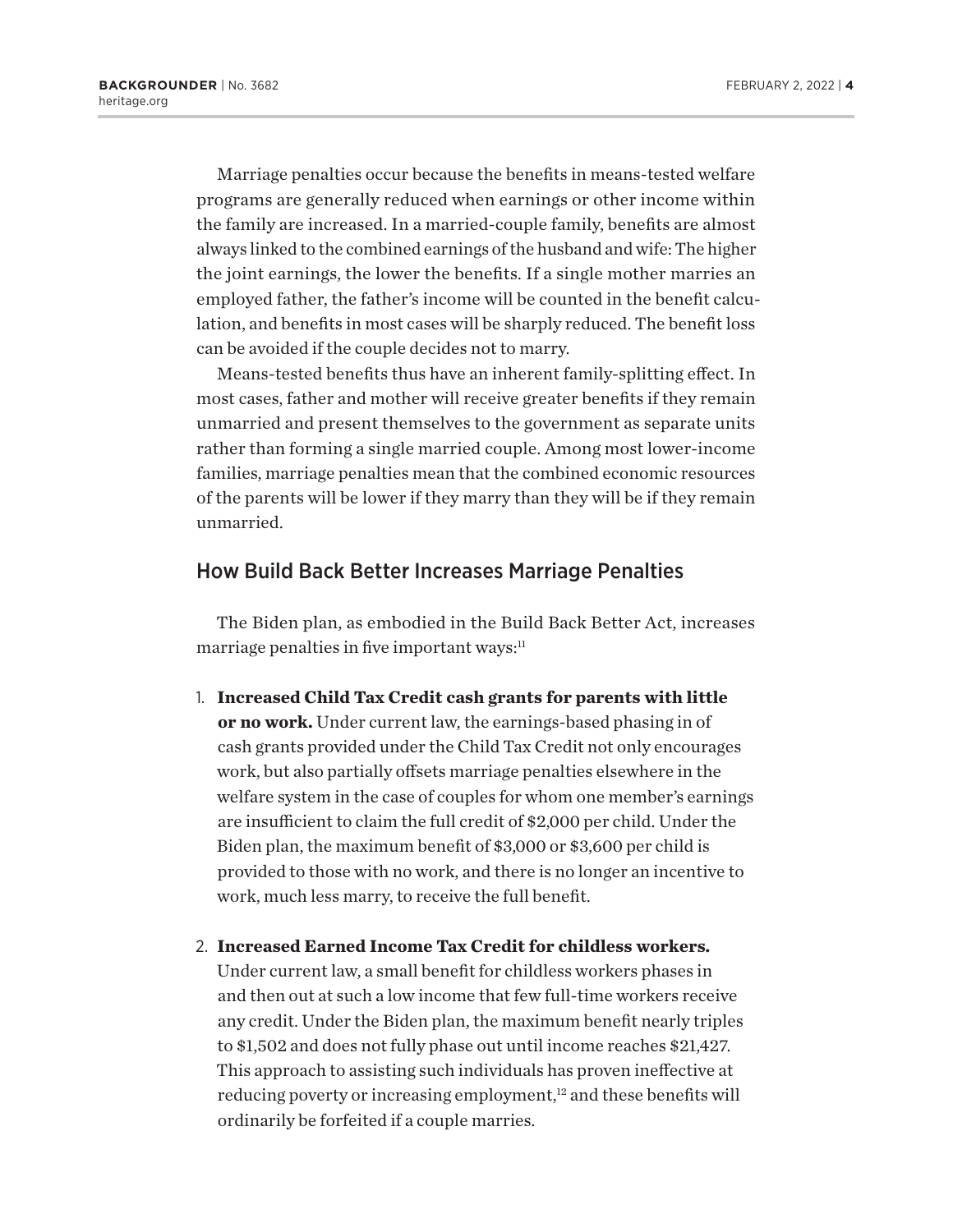- <span id="page-4-0"></span>3. **Increased food stamp benefits.** The Biden Administration's 21 percent administrative increase in food stamp benefits raises the amount that will be lost if a single mother marries a father with moderate income.
- 4. **Increased availability of public housing.** By increasing funding and the number of subsidized families by 40 percent to 50 percent, the Biden plan subjects more families to the single most severe marriage penalty in the welfare state, ordinarily equal to 30 percent of the husband's earnings—on top of the penalties they face in other programs. Some 90 percent of families with children who are receiving public or Section 8 housing aid are single-parent families.[13](#page-20-0) Married-couple families with children rarely receive housing subsidies, partly because their long-term incomes are too high for the family to receive priority on U.S. Department of Housing and Urban Development (HUD) waiting lists.
- 5. **A new income-based childcare entitlement.** By capping childcare costs as a share of family income, the new universal childcare entitlement discourages a working mother from marrying the working father of her children, as they will be expected to pay a portion of his income for childcare only if they marry. This program creates substantial new marriage penalties for upper-middle-class couples that rival the worst penalties currently faced by those in the bottom half of the income distribution.

### Marriage Penalty Examples for Law-Abiding Couples

The following examples illustrate the increased marriage penalties (or divorce bonuses) for representative families under the Biden plan as embodied in the Build Back Better Act:

<sup>l</sup> **Example 1: An unmarried mother of two earning \$15,000 gains public housing under the Biden plan. The father earns \$20,000. They stand to lose \$11,121 if they marry.** The mother's income is roughly half the median for unmarried mothers, and the father's income is roughly half the median for unmarried men. Under current law, the couple gains \$990 in tax relief and \$925 in cash grants from the Child Tax Credit by filing taxes jointly, partially offsetting the marriage penalties in the EITC and the Supplemental Nutrition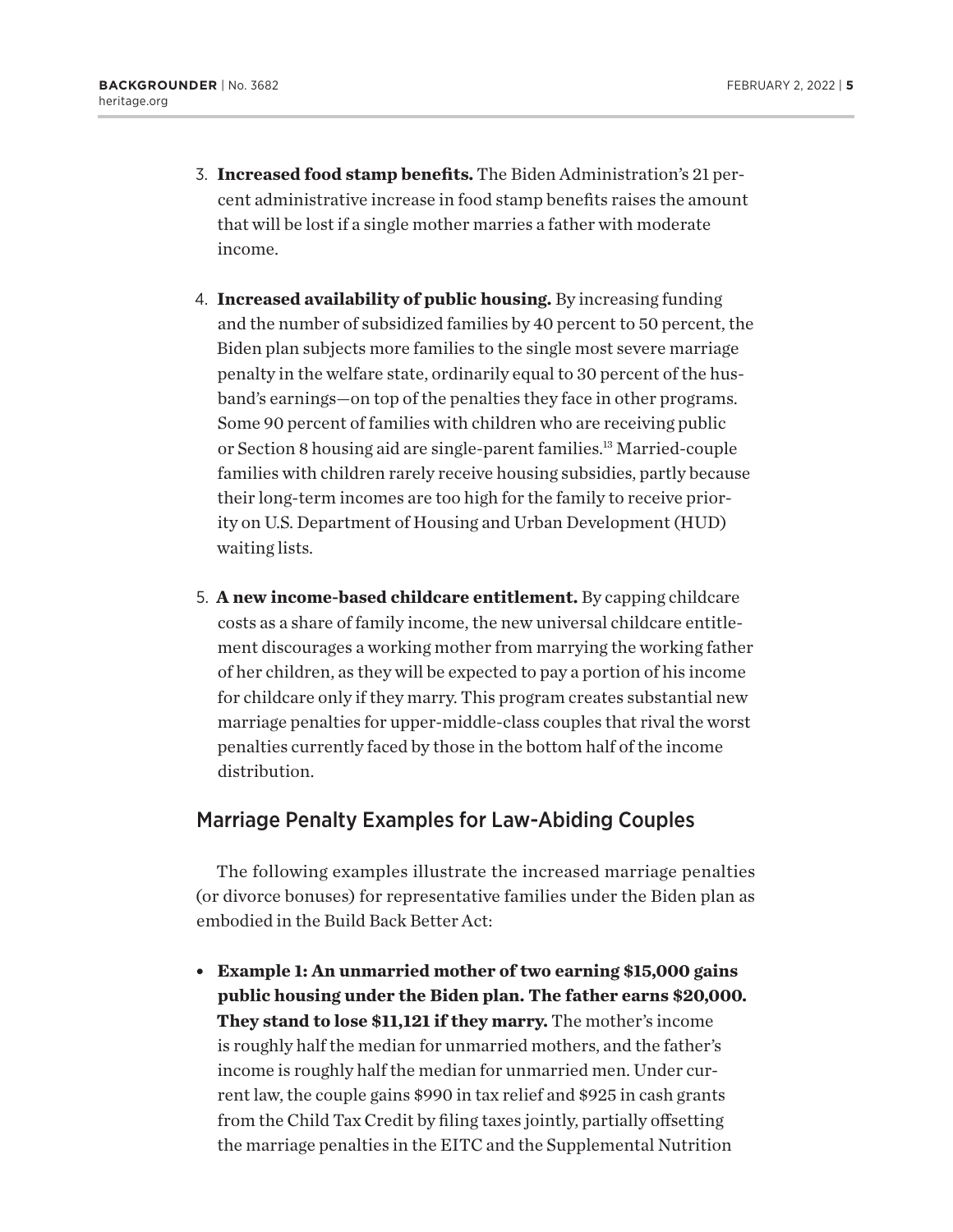<span id="page-5-0"></span>Assistance Program (SNAP), so their net marriage penalty is \$3,372, or 7 percent of their net income. Under the Biden plan, their Child Tax Credit is unaffected by marriage, and they bear the full marriage penalty of \$5,121 from the federal tax code and food stamps. In addition, when the mother gains access to public housing, they face an additional marriage penalty of \$6,000, raising their total marriage penalty to \$11,121, or 15 percent of their net income. (See Appendix Table 1.)

- <sup>l</sup> **Example 2: An unmarried mother of two earning \$30,000 gains access to subsidized childcare under the Biden plan. The father earns \$40,000. They stand to lose \$5,881 if they marry.** The mother's income is near the median for unmarried mothers, and the father's income is near the median for unmarried men. Under current law, this mother's earnings are nearly sufficient to qualify for the full Child Tax Credit without factoring in the father's income, and the couple faces a small income tax marriage penalty due to the existence of head-of-household tax-filing status.<sup>14</sup> The EITC accounts for \$3,773 of their \$4,468 marriage penalty, which equals 7 percent of their net income. Under the Biden plan, they gain access to subsidized childcare, and their combined income remains just low enough so that they are not expected to contribute to its cost in most states. In most states, the mother qualifies for newly expanded food stamp benefits if the father is excluded from the household, and their marriage penalty increases to \$5,881, or 7 percent of their net income. (See Appendix Table 2.)
- <sup>l</sup> **Example 3: A married couple earning \$50,000 each, with two children, gains access to subsidized childcare under the Biden plan. They are penalized \$3,279 for being married.** This couple's combined income of \$100,000 is near the median for married couples with children. Under current law, they face a small marriage penalty of \$835, or about 1 percent of their net income, because of head-ofhousehold tax-filing status. Under the Biden plan, the mother becomes eligible for fully subsidized childcare if not married, and the couple is expected to contribute \$2,444 toward the cost of childcare if they marry, resulting in a total marriage penalty of \$3,279, or 3 percent of their net income. (See Appendix Table 3.)
- <sup>l</sup> **Example 4: A married couple earning \$75,000 each and with two children gains access to subsidized childcare under the Biden plan. They could save \$12,173 if they divorce.** This couple's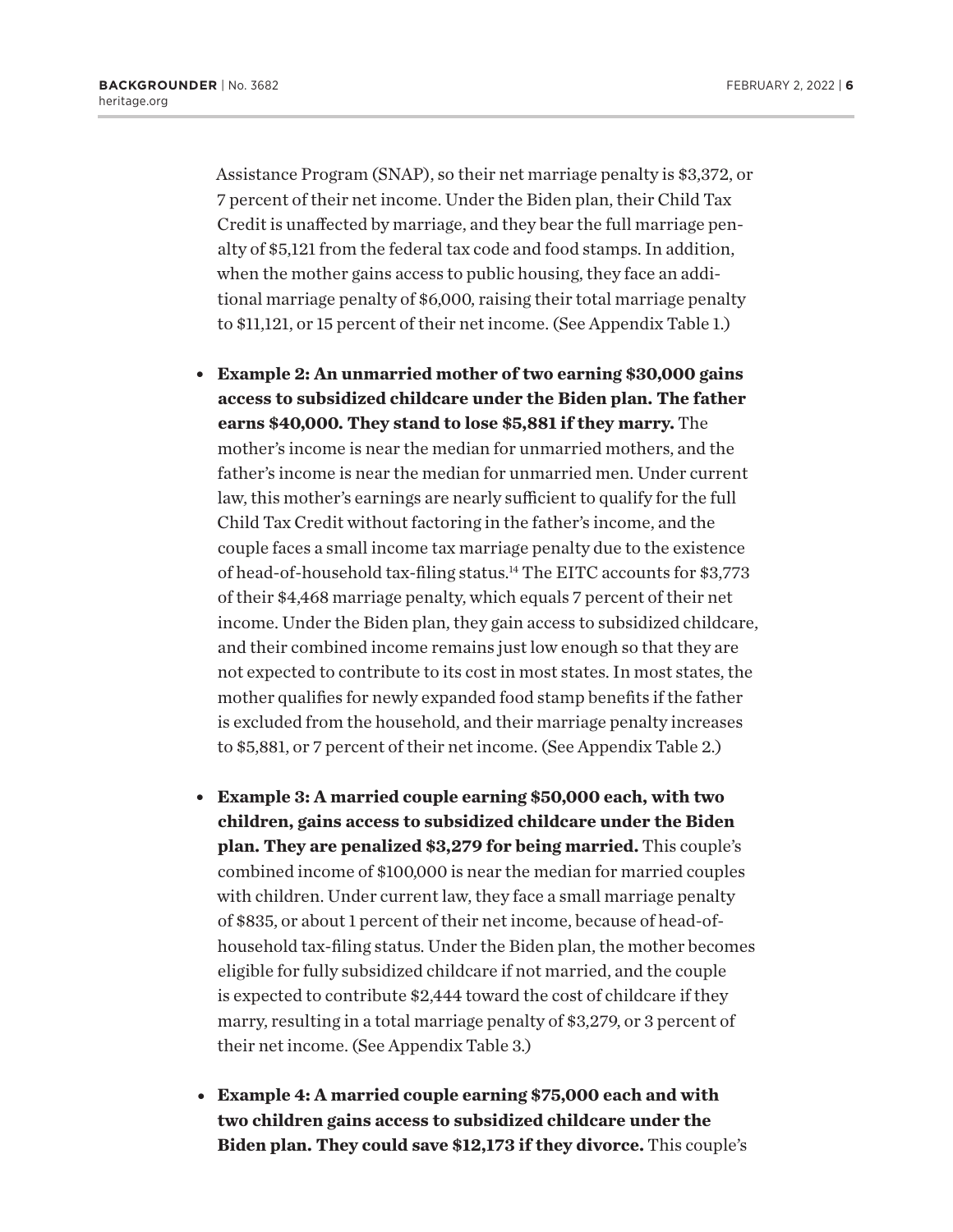<span id="page-6-0"></span>combined income of \$150,000 is about 50 percent above the median for married couples with children. Under current law, they face a marriage penalty of \$2,828, or 2 percent of net income, entirely because of head-of-household tax-filing status. Under the Biden plan, they become eligible for a childcare subsidy of \$13,845 if unmarried but only \$4,500 if married, so by divorcing, they could gain \$12,173, or 9 percent of their net income. (See Appendix Table 4.)

### Marriage Penalties for Families Receiving Fraudulent Welfare Payments

Welfare benefits are contingent on the reported composition of the family receiving benefits. The apparent location and income of absent, non-custodial, or cohabiting non-married fathers is of particular importance. There is no mechanism in place to ensure that couples provide accurate information concerning family membership—or even that they consistently provide the same misinformation—to welfare agencies and to the IRS regarding their living arrangements. Therefore, it is generally possible for unmarried couples to increase benefits by concealing a father's income from welfare agencies even if he resides in the household. Similarly, non-married couples may optimize which parent claims each child for EITC purposes even if they do not live in the same household and therefore are not legally allowed to receive benefits.

In these ways, unmarried couples can maximize their total government benefits with flexibility and impunity. Cheating by providing inaccurate information to the IRS or welfare agencies is very common.[15](#page-20-0) The following examples illustrate the increased marriage penalties for additional representative families under the Biden plan as embodied in the Build Back Better Act, assuming that each non-married family reports living arrangements to maximize benefits.

<sup>l</sup> **Example 5: A nonworking unmarried mother of two gains access to public housing under the Biden plan. The father earns \$25,000. They stand to lose between \$8,940 and \$14,928 if they marry.** The father's income is more than half the median for unmarried men. Under current law, the couple gains \$1,154 under the EITC and loses \$3,598 in SNAP benefits if they marry, so their net marriage penalty is \$2,444, or 7 percent of their net income. Under the Biden plan, they gain \$620 in Child Tax Credit cash grants and \$1,154 under the EITC but lose \$3,214 in SNAP benefits if they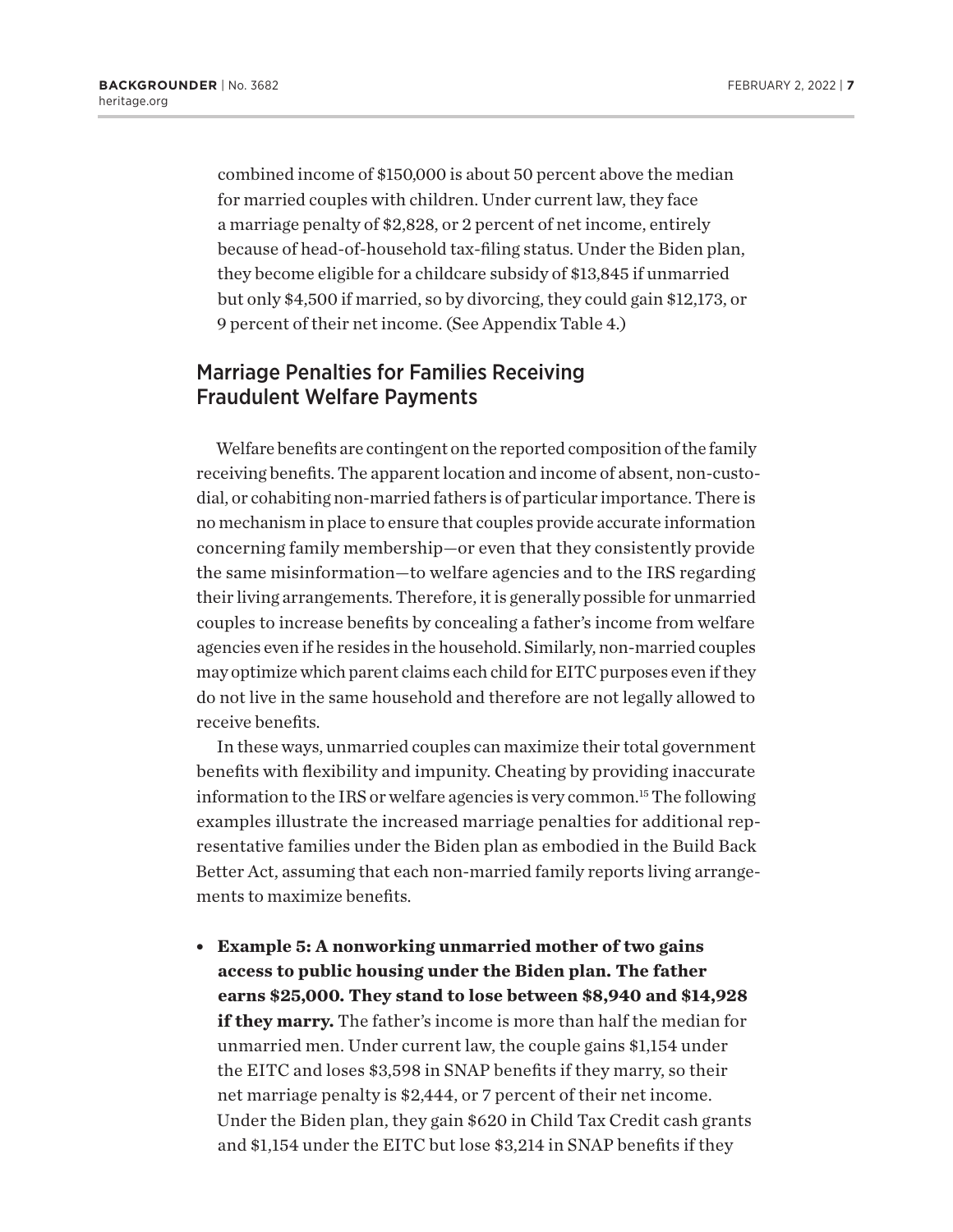<span id="page-7-0"></span>marry. Furthermore, when the mother gains access to public housing, they face an additional marriage penalty of \$7,500, raising their total marriage penalty to \$9,940, or 16 percent of their net income. (See Appendix Table 5.)

In addition, because subsidized housing programs prioritize lower-income families on their waiting lists, it is difficult for married couples to enter these programs and receive benefits. If the mother marries the father while she is contemplating or waiting to receive these benefits, the father's income could push the couple so far down the priority list that they effectively lose access to the benefit altogether. In this case, the total marriage penalty would include the full value of the housing benefit for the nonworking unmarried mother and would total \$14,928, or 27 percent of their net income.<sup>[16](#page-21-0)</sup>

**Example 6: An unmarried couple earning \$22,500 each and with two children gains access to subsidized housing and childcare under the Biden plan. They stand to lose \$14,913 if they marry.** Both have income somewhat below the median for unmarried parents. Under current law, they lose \$395 in Child Tax Credit cash grants, \$4,417 under the EITC, and \$1,657 in SNAP benefits if they marry, so their total marriage penalty is \$6,469, or 12 percent of their net income. Under the Biden plan, they lose \$625 in Child Tax Credit cash grants, \$4,417 under the EITC, and \$3,133 in SNAP benefits if they marry. Furthermore, when the mother gains access to public housing, they face an additional marriage penalty of \$6,738. Their income is low enough that they are eligible for fully subsidized childcare regardless of their marital status. However, the Biden plan raises their total marriage penalty to \$14,913, or 19 percent of their net income. (See Appendix Table 6.)

### The Overall Pattern of Welfare Marriage Penalties

Chart 1 shows the general pattern of welfare marriage penalties under the Build Back Better Act for dual-earner families with children at various income levels. The vertical (Y) axis shows the aggregate benefit loss if unmarried parents choose to marry.<sup>17</sup> The colored areas show the amount of benefits lost under each program. The horizontal (X) axis shows the family's combined earnings[.18](#page-21-0)

The chart shows that marriage penalties under the Build Back Better Act are bimodal with benefit losses peaking at two different income levels.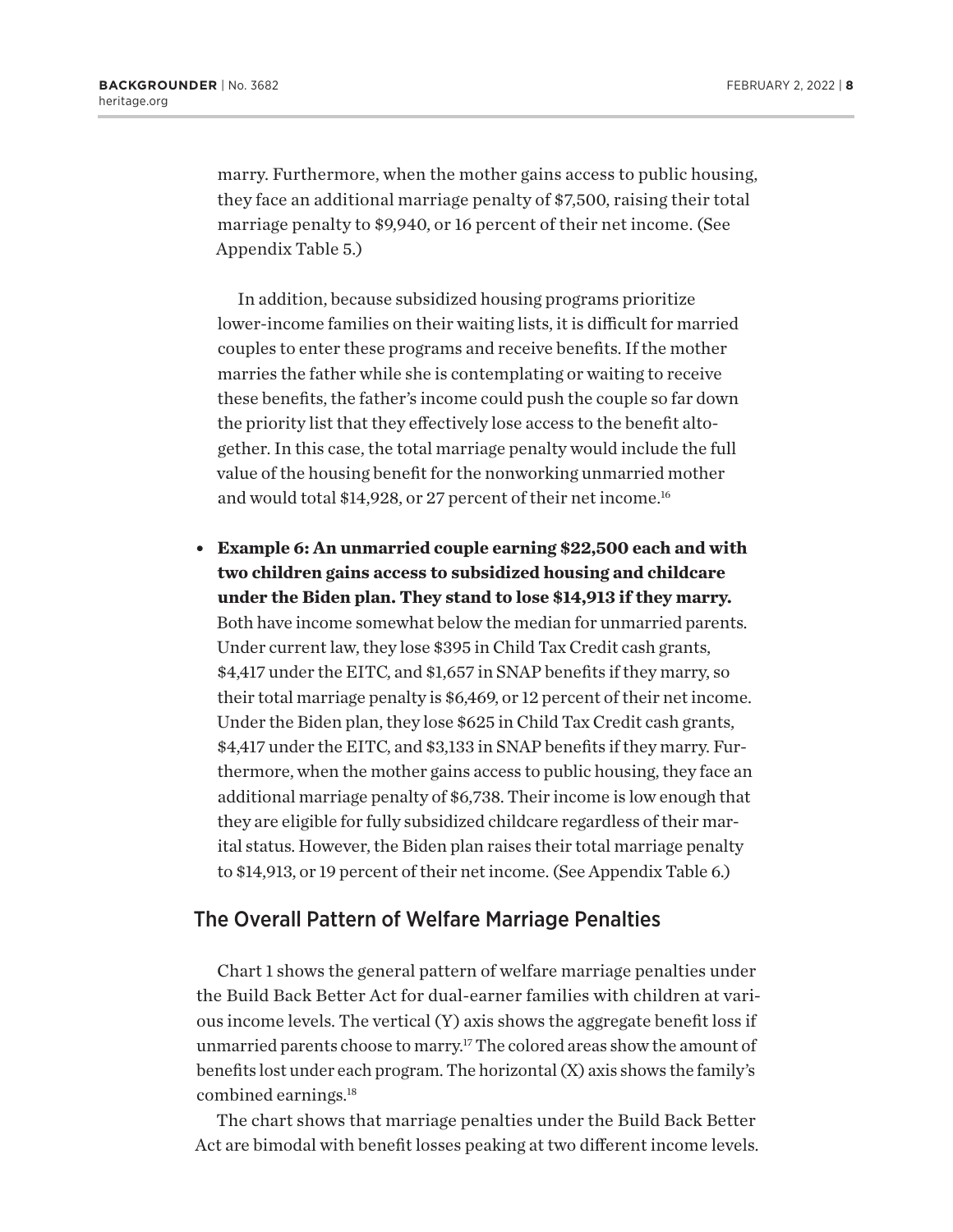### CHART 1

### **Marriage Penalty for a Dual-Earner Couple with Two Children Under Biden Family Plan**

CHANGE IN INCOME AND BENEFITS DUE TO MARRIAGE



SOURCES: Authors' calculations based on data from Committee Print 117–17, *Text of H.R. 5376, Build Back Better Act [Showing the Text of H.R. 5376, as Reported by the Committee on the Budget, with Modifications]*, Committee on Rules, U.S. House of Representatives, October 28, 2021, https://rules.house.gov/sites/democrats.rules.house.gov/files/BILLS-117HR5376RH-RCP117-17.pdf (accessed January 23, 2022), and 2021 federal income tax and benefit formulas.

BG3682 <sup>a</sup> heritage.org

Under the Biden plan, dual-earner couples with joint earnings in the \$30,000 to \$70,000 range who have two children would face a marriage penalty ranging from \$3,000 to \$7,000 from taxes, credits, and food stamps. This makes marriage financially unattractive for many lower-income and middle-income couples. The provision of housing benefits to an increased number of unmarried mothers exacerbates these penalties for lower-income couples, raising their marriage penalty to \$15,000 in some cases.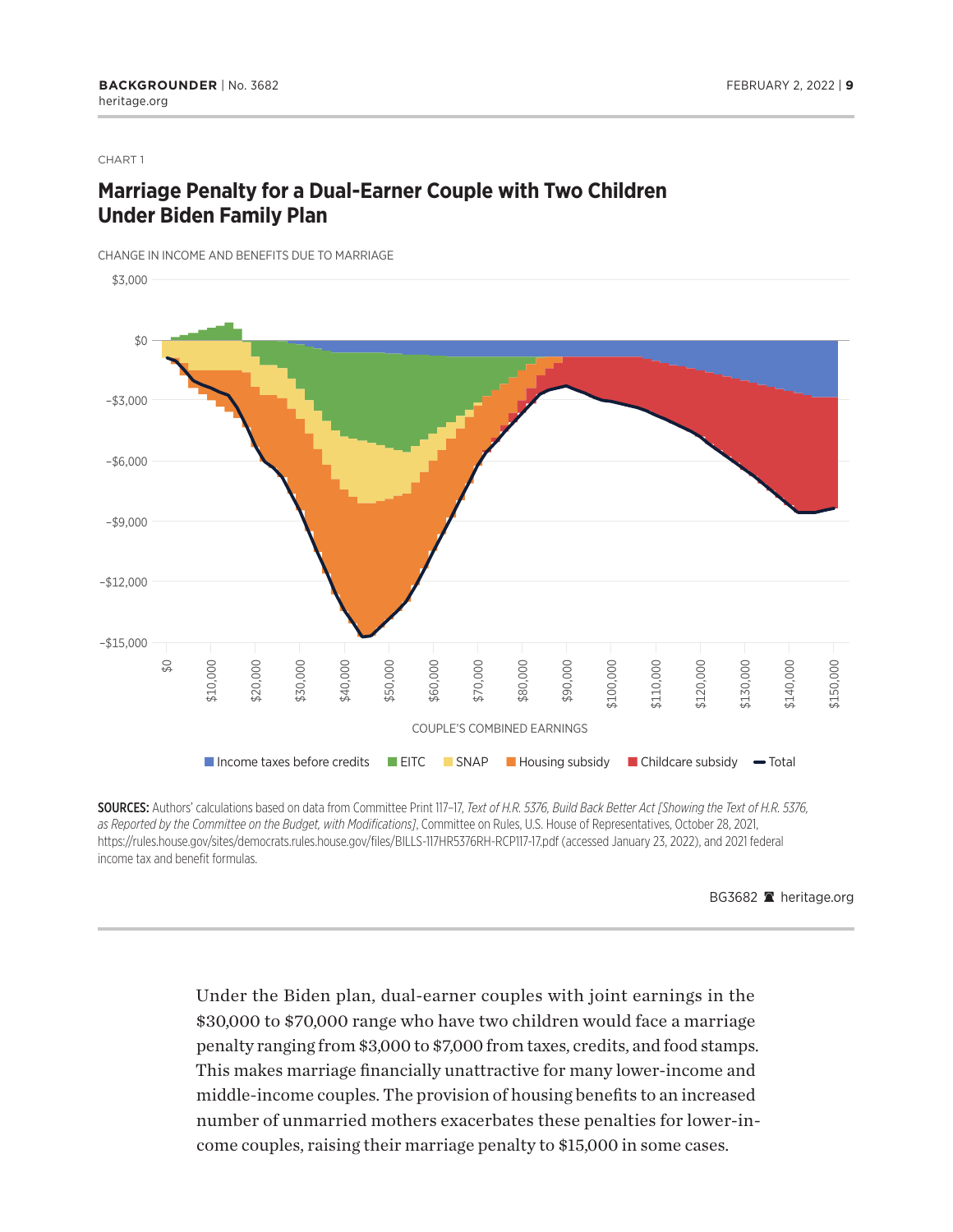<span id="page-9-0"></span>The Build Back Better Act would also create a second bulge in marriage penalties at higher income levels. This occurs because the bill creates extensive childcare subsidies, which are phased out beginning at 75 percent of the state median income for a given family size (roughly \$75,000 for a family of four in many states). The phase-down of the proposed childcare entitlement would create substantial marriage penalties in the upper portion of the income distribution, where marriage penalties are otherwise modest, for dual-earner couples with at least one child who is less than six years old. A dual-earner couple with joint earnings of \$140,000 would experience marriage penalties of nearly \$9,000.

### Welfare and the Collapse of Marriage

Throughout most of U.S. history, children were raised mainly in two-parent married families[.19](#page-21-0) Divorce and childbearing outside marriage were rare. However, over the past 50 years, this historic pattern has been disrupted among low-income and moderate-income families. As noted, 59 percent of births to women with only a high school education now occur outside of marriage. In many poor neighborhoods, the norm of marriage has largely disappeared.

The erosion of marriage among lower-income families is not unique to the United States. Prominent sociologist Sara McClanahan has pointed out that the same pattern of "divergent destinies" in family structure is occurring in most advanced modern economies. Marriage has remained fairly strong among the educated but has eroded badly among the less educated. Although the absolute level of single parenthood varies, in most countries, single parenthood is three times to four times as frequent among less educated women[.20](#page-21-0)

This monumental social change does not have merely a single cause; it is influenced by many factors. Although welfare has contributed to the erosion of low-income and moderate-income marriage in the U.S., other considerations such as the change in sexual norms, the loss of blue-collar jobs, and wages among lower-skilled males are also cited as contributing factors.[21](#page-21-0) Despite the complexity of the phenomenon, it is clear that the erosion of marriage has significant negative social, psychological, and economic effects.[22](#page-21-0) Recognizing the importance of marriage, the welfare system should be configured to promote rather than discourage and penalize healthy marriage.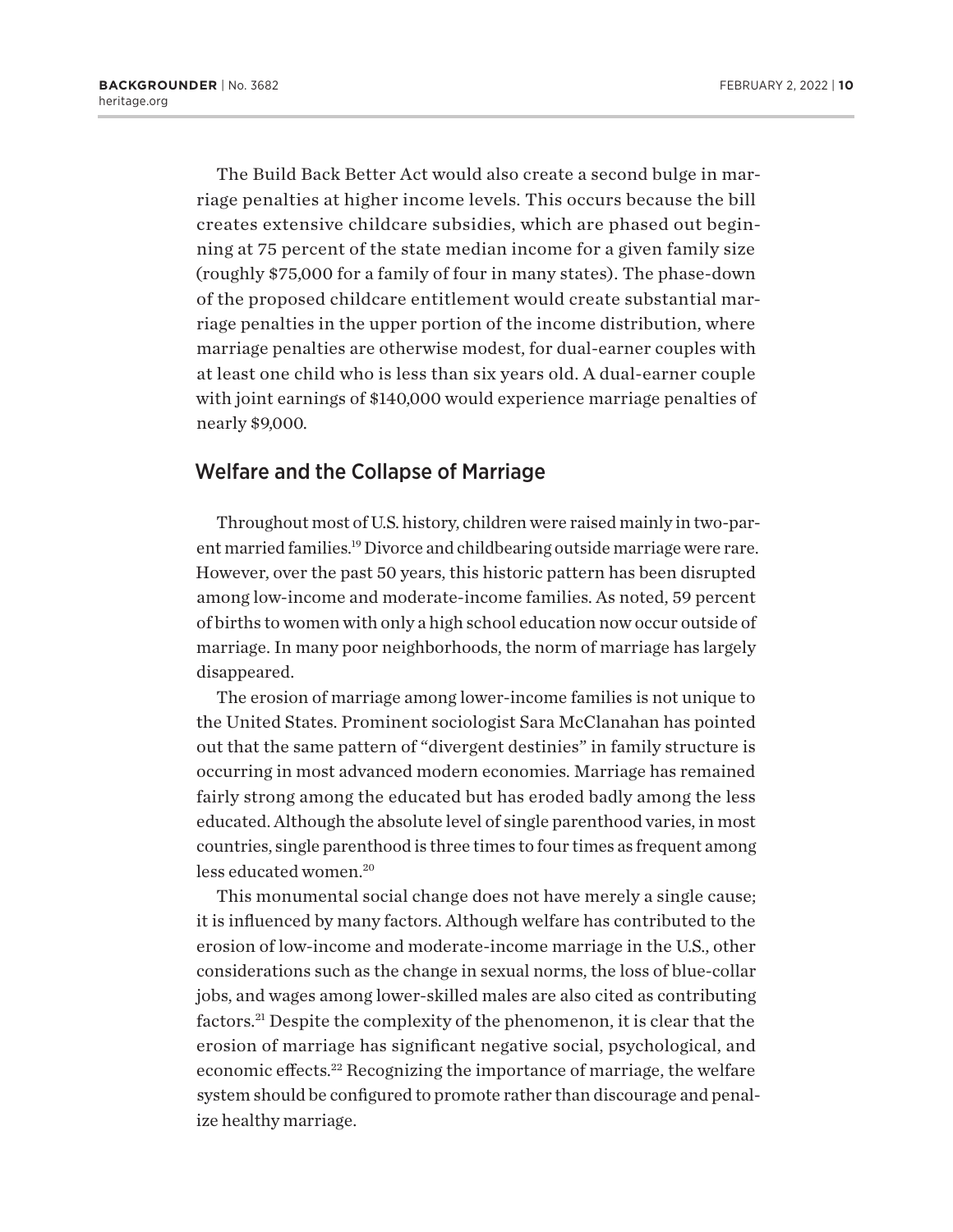### <span id="page-10-0"></span>**Conclusion**

In 2018, before the advent of the COVID-19 pandemic, federal and state governments spent \$1.16 trillion on means-tested aid programs[.23](#page-21-0) The average family with children officially classified as poor received \$65,200 in total government resources and support, or 2.5 times their average federal pov-erty threshold.<sup>[24](#page-21-0)</sup> Including their own earnings and other private resources raised the total to \$83,300, or 3.2 times their threshold.[25](#page-21-0)

There is simply no need to raise total spending in the welfare system, particularly in a way that increases marriage penalties as the Build Back Better Act would. Instead, Congress should reform welfare programs, such as the Earned Income Tax Credit cash grant program, to reduce waste and fraud and redirect the savings to remove marriage penalties and encourage American families to thrive.<sup>[26](#page-21-0)</sup>

Jamie Bryan Hall is Research Fellow for Quantitative Analysis in the Department of Domestic Policy Studies, of the Institute for Family, Community, and Opportunity, at The Heritage Foundation. Robert Rector is Senior Research Fellow in Domestic Policy Studies.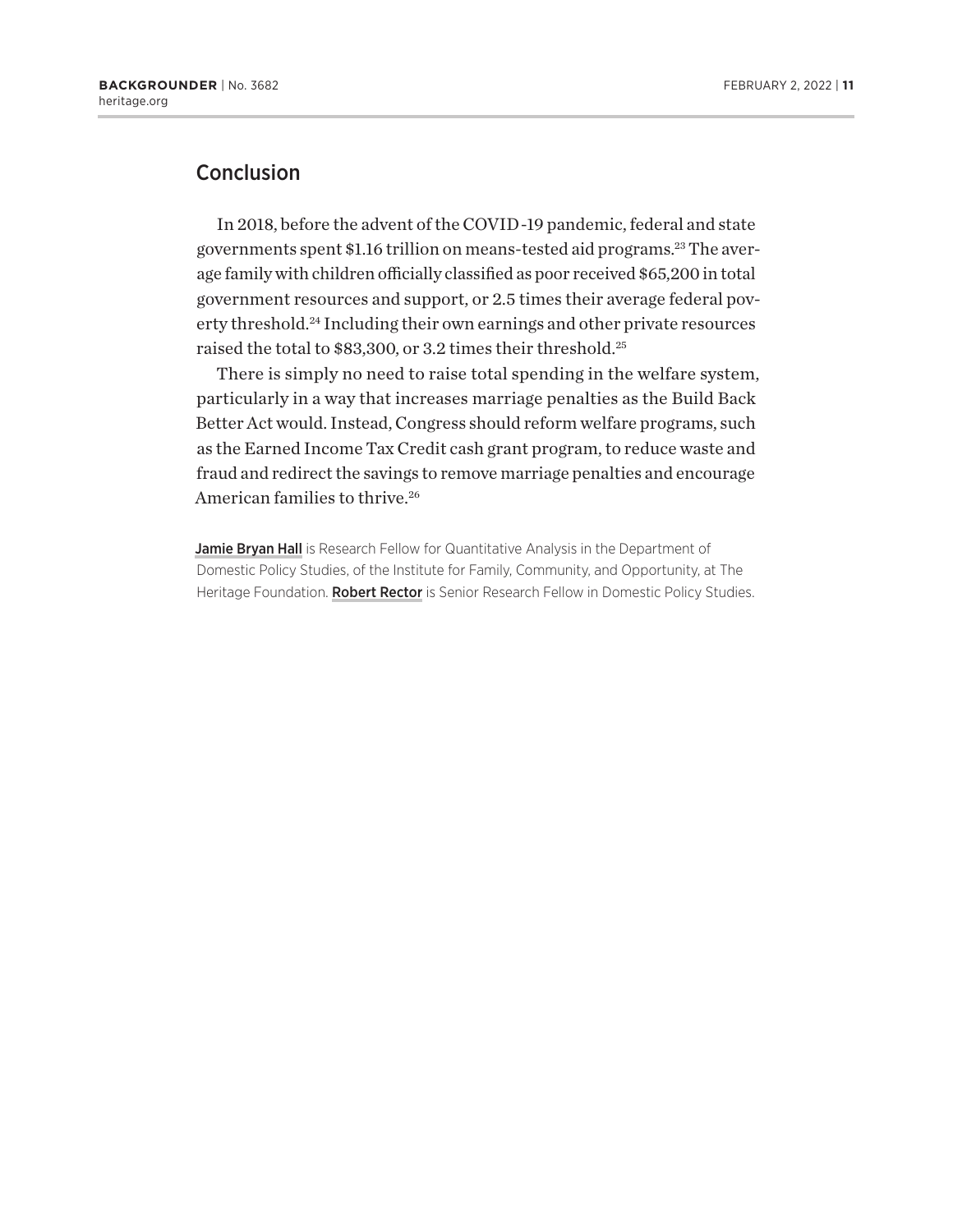### Appendix 1

The following tables provide full details of the income and marriage penalty calculations for each of the six representative example couples: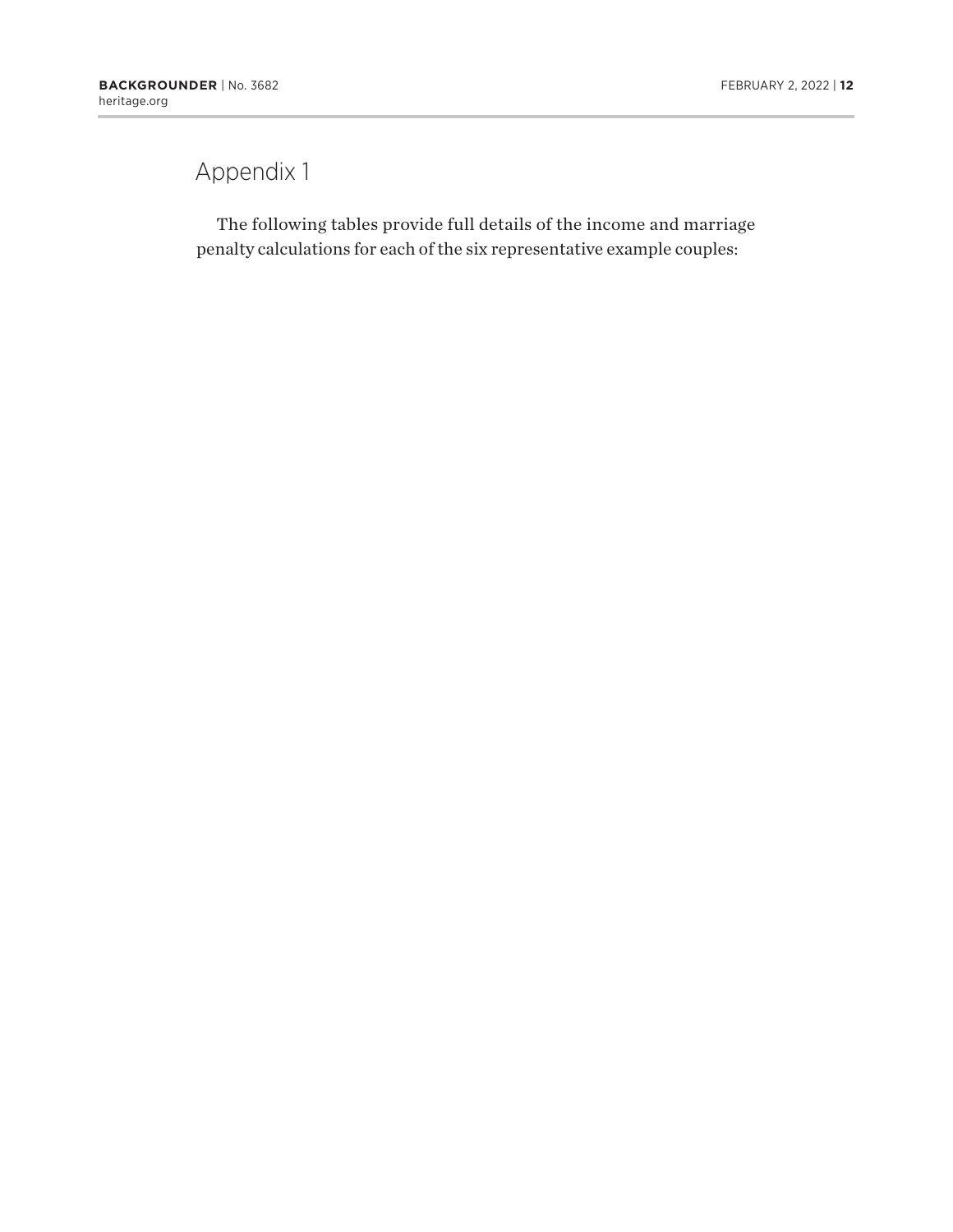| L<br>ľ |
|--------|
|        |
|        |
|        |
|        |
|        |
|        |
|        |
|        |
|        |
|        |
|        |
|        |

### Financial Effects of the Build Back Better Act on Lower-Income Single Parents **Financial Effects of the Build Back Better Act on Lower-Income Single Parents** with Two Children **with Two Children**

|                                       |                        | BEFORE THE BUILD BACK BETTER ACT |               |                                           |                          |                        | AFTER THE BUILD BACK BETTER ACT |          |                                   |                          |
|---------------------------------------|------------------------|----------------------------------|---------------|-------------------------------------------|--------------------------|------------------------|---------------------------------|----------|-----------------------------------|--------------------------|
|                                       |                        | Unmarried                        |               |                                           |                          |                        | Unmarried                       |          |                                   |                          |
|                                       | 2 Children<br>Mother + | Father                           | Total         | Couple +<br>Married<br>Children<br>$\sim$ | Change if<br>Married     | Mother +<br>2 Children | Father                          | Total    | Couple +<br>2 Children<br>Married | Change if<br>Married     |
| Earnings                              | \$15,000               | \$20,000                         | \$35,000      | \$35,000                                  | \$0                      | \$15,000               | \$20,000                        | \$35,000 | \$35,000                          | $\overline{\mathcal{L}}$ |
| Taxes                                 |                        |                                  |               |                                           |                          |                        |                                 |          |                                   |                          |
| FICA taxes                            | \$1,148                | \$1,530                          | \$2,678       | \$2,678                                   | \$0                      | \$1,148                | \$1,530                         | \$2,678  | \$2,678                           | \$0                      |
| Income taxes before credits           | $\Im$                  | \$745                            | \$745         | \$990                                     | \$245                    | $\frac{1}{2}$          | \$745                           | \$745    | \$990                             | \$245                    |
| Tax credits and benefits              |                        |                                  |               |                                           |                          |                        |                                 |          |                                   |                          |
| income tax relief<br>Child Tax Credit | \$Q                    | \$0                              | \$0           | \$990                                     | \$990                    | \$0                    | \$0                             | \$0      | \$990                             | \$990                    |
| Child Tax Credit cash grant           | \$1,875                | $\frac{1}{2}$                    | \$1,875       | \$2,800                                   | \$925                    | \$6,600                | \$0                             | \$6,600  | \$5,610                           | $0665 -$                 |
| EITC                                  | \$5,980                | \$0                              | \$5,980       | \$3,973                                   | $-$ \$2,007              | \$5,980                | \$218                           | \$6,198  | \$3,973                           | $-52,225$                |
| Food stamps                           | \$3,457                | $\frac{1}{2}$                    | \$3,457       | \$422                                     | $-43,035$                | \$4,933                | $\frac{1}{2}$                   | \$4,933  | \$2,282                           | $-$ \$2,651              |
| Housing subsidy                       | \$0                    | $\frac{1}{2}$                    | $\frac{1}{2}$ | $\frac{1}{2}$                             | $\overline{\mathcal{L}}$ | \$8,988                | $\Im$                           | \$8,988  | \$2,988                           | $-$ \$6,000              |
| Childcare subsidy                     | \$7,500                | \$0                              | \$7,500       | \$7,500                                   | $\overline{\mathcal{L}}$ | \$15,000               | \$0                             | \$15,000 | \$15,000                          | \$0                      |
| Net Income                            | \$32,665               | \$17,725                         | \$50,390      | \$47,018                                  | $-$ \$3,372              | \$55,354               | \$17,943                        | \$73,297 | \$62,176                          | $-$ \$11,121             |
|                                       |                        |                                  |               |                                           | $-7%$                    |                        |                                 |          |                                   | $-15%$                   |

NOTE: Figures assume that the younger child is less than 6 years old and the older child is between 6 and 17 years old. NOTE: Figures assume that the younger child is less than 6 years old and the older child is between 6 and 17 years old.

*Modifi cations]*, Committee on Rules, U.S. House of Representatives, October 28, 2021, https://rules.house.gov/sites/democrats.rules.house.gov/fi les/BILLS-117HR5376RH-RCP117-17.pdf (accessed January 23, **SOURCES:** Authors' calculations based on data from Committee Print 117–17, *Text of H.R. 5376, Build Back Better Act [Showing the Text of H.R. 5376, as Reported by the Committee on the Budget, with<br><i>Modifications]*, Commi SOURCES: Authors' calculations based on data from Committee Print 117–17, *Text of H.R. 5376, Build Back Better Act [Showing the Text of H.R. 5376, as Reported by the Committee on the Budget, with*  2022), and 2021 federal income tax and benefit formulas.

BG3682 **A** heritage.org

BG3682 Meritage.org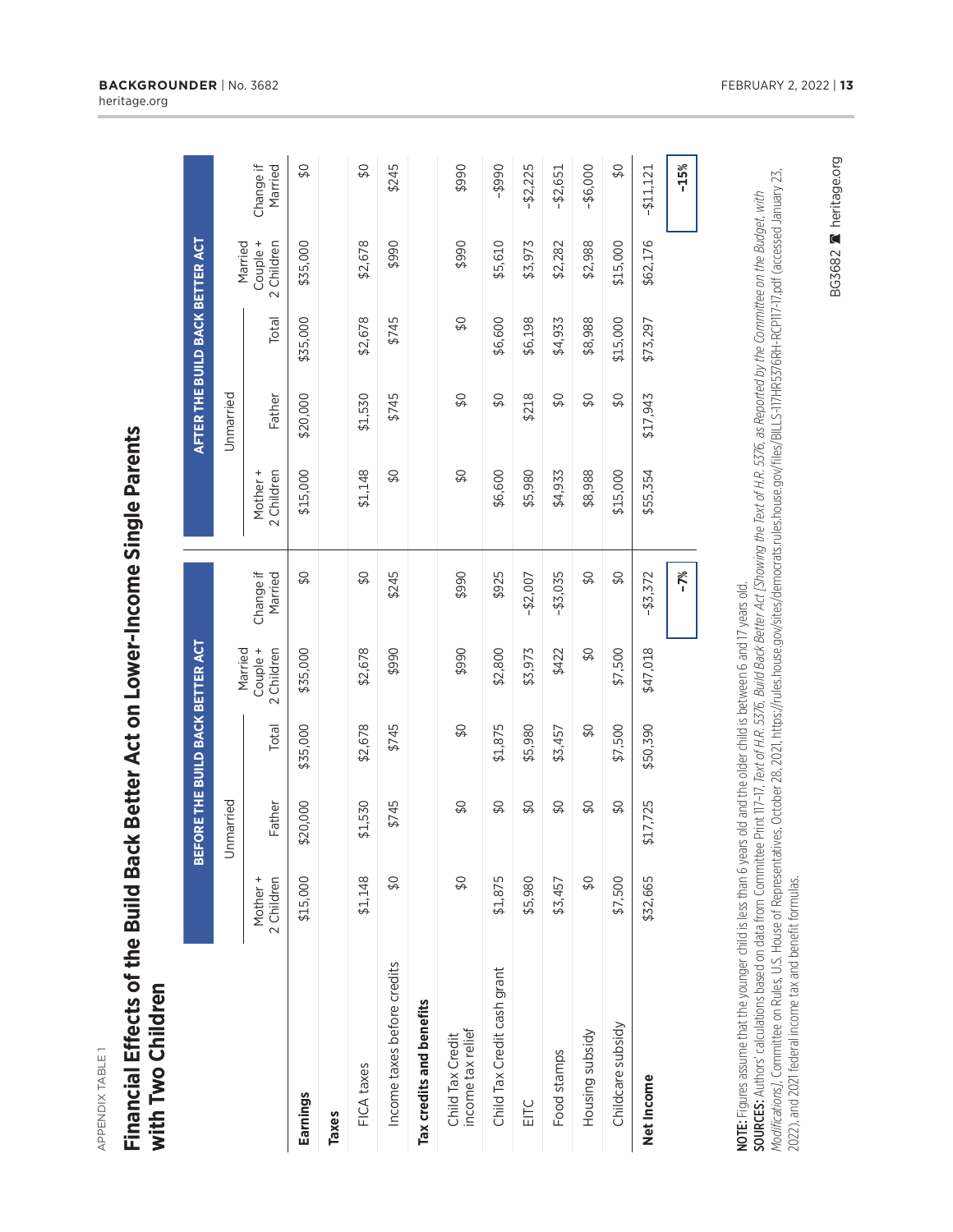| ٦<br>í. |
|---------|
|         |
|         |
|         |
|         |
|         |
|         |
|         |
|         |
|         |
|         |
|         |
|         |

### Financial Effects of the Build Back Better Act on Median-Income Single Parents **Financial Effects of the Build Back Better Act on Median-Income Single Parents** with Two Children **with Two Children**

|                                       |                           | BEFORE THE BUILD BACK BETTER ACT |          |                          |                           |                        | AFTER THE BUILD BACK BETTER ACT |          |                                   |                      |
|---------------------------------------|---------------------------|----------------------------------|----------|--------------------------|---------------------------|------------------------|---------------------------------|----------|-----------------------------------|----------------------|
|                                       |                           | Unmarried                        |          | Married                  |                           |                        | Unmarried                       |          |                                   |                      |
|                                       | 2 Children<br>Mother +    | Father                           | Total    | 2 Children<br>Couple +   | Change if<br>Married      | 2 Children<br>Mother + | Father                          | Total    | Couple +<br>2 Children<br>Married | Change if<br>Married |
| Earnings                              | \$30,000                  | \$40,000                         | \$70,000 | \$70,000                 | \$0                       | \$30,000               | \$40,000                        | \$70,000 | \$70,000                          | \$0                  |
| Taxes                                 |                           |                                  |          |                          |                           |                        |                                 |          |                                   |                      |
| FICA taxes                            | \$2,295                   | \$3,060                          | \$5,355  | \$5,355                  | \$0                       | \$2,295                | \$3,060                         | \$5,355  | \$5,355                           | \$0                  |
| Income taxes before credits           | \$1,120                   | \$3,095                          | \$4,215  | \$4,990                  | \$775                     | \$1,120                | \$3,095                         | \$4,215  | \$4,990                           | \$775                |
| Tax credits and benefits              |                           |                                  |          |                          |                           |                        |                                 |          |                                   |                      |
| income tax relief<br>Child Tax Credit | \$1,120                   | \$0                              | \$1,120  | \$4,000                  | \$2,880                   | \$1,120                | \$0                             | \$1,120  | \$4,990                           | \$3,870              |
| Child Tax Credit cash grant           | \$2,800                   | \$0                              | \$2,800  | \$0                      | $-52,800$                 | \$5,480                | \$0                             | \$5,480  | \$1,610                           | $-43,870$            |
| EITC                                  | \$5,773                   | \$0                              | \$5,773  | $\overline{\mathcal{L}}$ | $-43,773$                 | \$5,773                | $\overline{\mathcal{L}}$        | \$5,773  | \$0                               | $-43,773$            |
| Food stamps                           | \$Q                       | \$Q                              | \$0      | \$0                      | \$Q                       | \$1,333                | \$0                             | \$1,333  | \$Q                               | $-41,333$            |
| Housing subsidy                       | $\overline{\mathcal{L}}$  | $\frac{1}{2}$                    | \$0      | $\overline{\mathcal{L}}$ | $\overline{\mathcal{L}}$  | $\frac{1}{2}$          | $\Im$                           | $\Im$    | $\overline{\mathcal{L}}$          | \$0                  |
| Childcare subsidy                     | $\overline{\mathfrak{g}}$ | $\Im$                            | \$0      | \$0                      | $\overline{\mathfrak{g}}$ | \$15,000               | \$Q                             | \$15,000 | \$15,000                          | \$0                  |
| Net Income                            | \$34,278                  | \$33,845                         | \$68,123 | \$63,655                 | $-44,468$                 | \$53,291               | \$33,845                        | \$87,136 | \$81,255                          | $-$ \$5,881          |
|                                       |                           |                                  |          |                          | $-7%$                     |                        |                                 |          |                                   | $-7%$                |

NOTE: Figures assume that the younger child is less than 6 years old and the older child is between 6 and 17 years old. NOTE: Figures assume that the younger child is less than 6 years old and the older child is between 6 and 17 years old.

SOURCES: Authors' calculations based on data from Committee Print 117-17, *Text of H.R. 5376, Build Back Better Act [Showing the Text of H.R. 5376, as Reported by the Committee on the Budget, with<br><i>Modifications],* Committ *Modifi cations]*, Committee on Rules, U.S. House of Representatives, October 28, 2021, https://rules.house.gov/sites/democrats.rules.house.gov/fi les/BILLS-117HR5376RH-RCP117-17.pdf (accessed January 23, SOURCES: Authors' calculations based on data from Committee Print 117–17, *Text of H.R. 5376, Build Back Better Act [Showing the Text of H.R. 5376, as Reported by the Committee on the Budget, with*  2022), and 2021 federal income tax and benefit formulas. 2022), and 2021 federal income tax and benefit formulas. BG3682 **A** heritage.org

BG3682 Reritage.org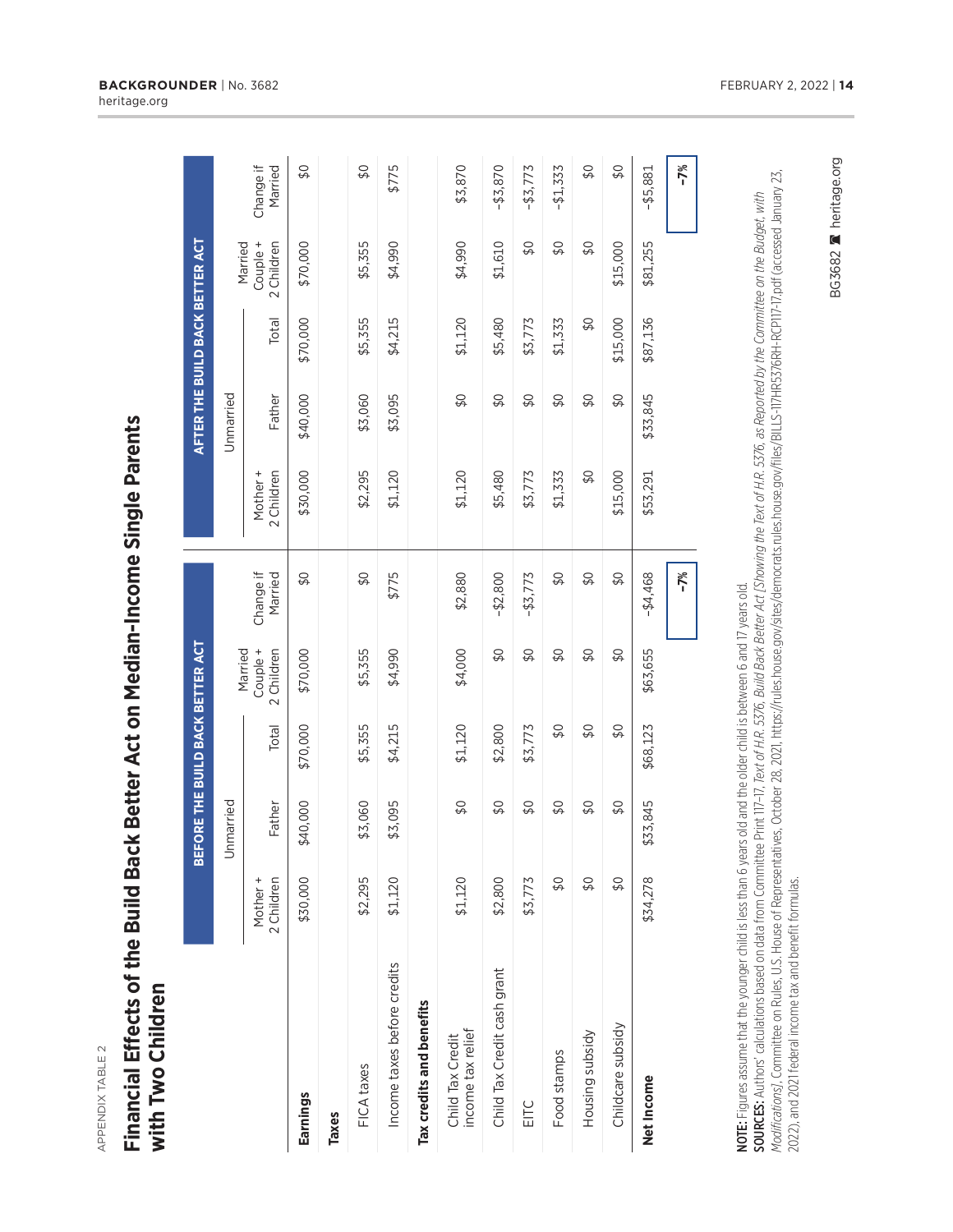APPENDIX TABLE 3 APPENDIX TABLE 3

## **Financial Effects of the Build Back Better Act on a Median-Income Married Couple** Financial Effects of the Build Back Better Act on a Median-Income Married Couple with Two Children **with Two Children**

|                                       |                        | BEFORE THE BUILD BACK BETTER ACT |           |                                   |                          |                           |               | AFTER THE BUILD BACK BETTER ACT |                                   |                      |
|---------------------------------------|------------------------|----------------------------------|-----------|-----------------------------------|--------------------------|---------------------------|---------------|---------------------------------|-----------------------------------|----------------------|
|                                       |                        | Jnmarried                        |           |                                   |                          |                           | Unmarried     |                                 |                                   |                      |
|                                       | 2 Children<br>Mother + | Father                           | Total     | Couple +<br>Married<br>2 Children | Change if<br>Married     | 2 Children<br>Mother +    | Father        | Total                           | Couple +<br>Married<br>2 Children | Change if<br>Married |
| Earnings                              | \$50,000               | \$50,000                         | \$100,000 | \$100,000                         | \$0                      | \$50,000                  | \$50,000      | \$100,000                       | \$100,000                         | \$0                  |
| Taxes                                 |                        |                                  |           |                                   |                          |                           |               |                                 |                                   |                      |
| FICA taxes                            | \$3,825                | \$3,825                          | \$7,650   | \$7,650                           | \$0                      | \$3,825                   | \$3,825       | \$7,650                         | \$7,650                           | $\frac{1}{2}$        |
| Income taxes before credits           | \$3,460                | \$4,295                          | \$7,755   | \$8,590                           | \$835                    | \$3,460                   | \$4,295       | \$7,755                         | \$8,590                           | \$835                |
| Tax credits and benefits              |                        |                                  |           |                                   |                          |                           |               |                                 |                                   |                      |
| income tax relief<br>Child Tax Credit | \$3,460                | \$0                              | \$3,460   | \$4,000                           | \$540                    | \$3,460                   | \$0           | \$3,460                         | \$6,600                           | \$3,140              |
| Child Tax Credit cash grant           | \$540                  | $\frac{1}{2}$                    | \$540     | $\frac{1}{2}$                     | $-$ \$540                | \$3,140                   | $\frac{1}{2}$ | \$3,140                         | $\frac{1}{2}$                     | $-43,140$            |
| EITC                                  | $\frac{1}{2}$          | \$0                              | \$0       | \$0                               | $\overline{\mathcal{L}}$ | \$0                       | \$0           | $\frac{1}{2}$                   | \$0                               | \$0                  |
| Food stamps                           | \$0                    | $\Im$                            | \$0       | \$0                               | \$0                      | \$0                       | \$0           | \$0                             | \$0                               | \$0                  |
| Housing subsidy                       | \$0                    | $\frac{1}{2}$                    | \$0       | $\boldsymbol{\mathsf{S}}$         | $\frac{1}{2}$            | $\boldsymbol{\mathsf{S}}$ | \$0           | \$0                             | $\boldsymbol{\mathsf{S}}$         | \$0                  |
| Childcare subsidy                     | $\frac{1}{2}$          | \$0                              | \$0       | \$0                               | \$0                      | \$15,000                  | \$0           | \$15,000                        | \$12,556                          | $-52,444$            |
| Net Income                            | \$46,715               | \$41,880                         | \$88,595  | \$87,760                          | $-$ \$835                | \$64,315                  | \$41,880      | \$106,195                       | \$102,916                         | $-43,279$            |
|                                       |                        |                                  |           |                                   | $-1\%$                   |                           |               |                                 |                                   | $-3%$                |

NOTE: Figures assume that the younger child is less than 6 years old and the older child is between 6 and 17 years old. NOTE: Figures assume that the younger child is less than 6 years old and the older child is between 6 and 17 years old.

**SOURCES:** Authors' calculations based on data from Committee Print 117-17, *Text of H.R. 5376, Build Back Better Act [Showing the Text of H.R. 5376, as Reported by the Committee on the Budget, with<br>Modifications], Committ Modifi cations]*, Committee on Rules, U.S. House of Representatives, October 28, 2021, https://rules.house.gov/sites/democrats.rules.house.gov/fi les/BILLS-117HR5376RH-RCP117-17.pdf (accessed January 23, SOURCES: Authors' calculations based on data from Committee Print 117–17, *Text of H.R. 5376, Build Back Better Act [Showing the Text of H.R. 5376, as Reported by the Committee on the Budget, with*  2022), and 2021 federal income tax and benefit formulas. 2022), and 2021 federal income tax and benefi t formulas. BG3682 A heritage.org

BG3682 Reritage.org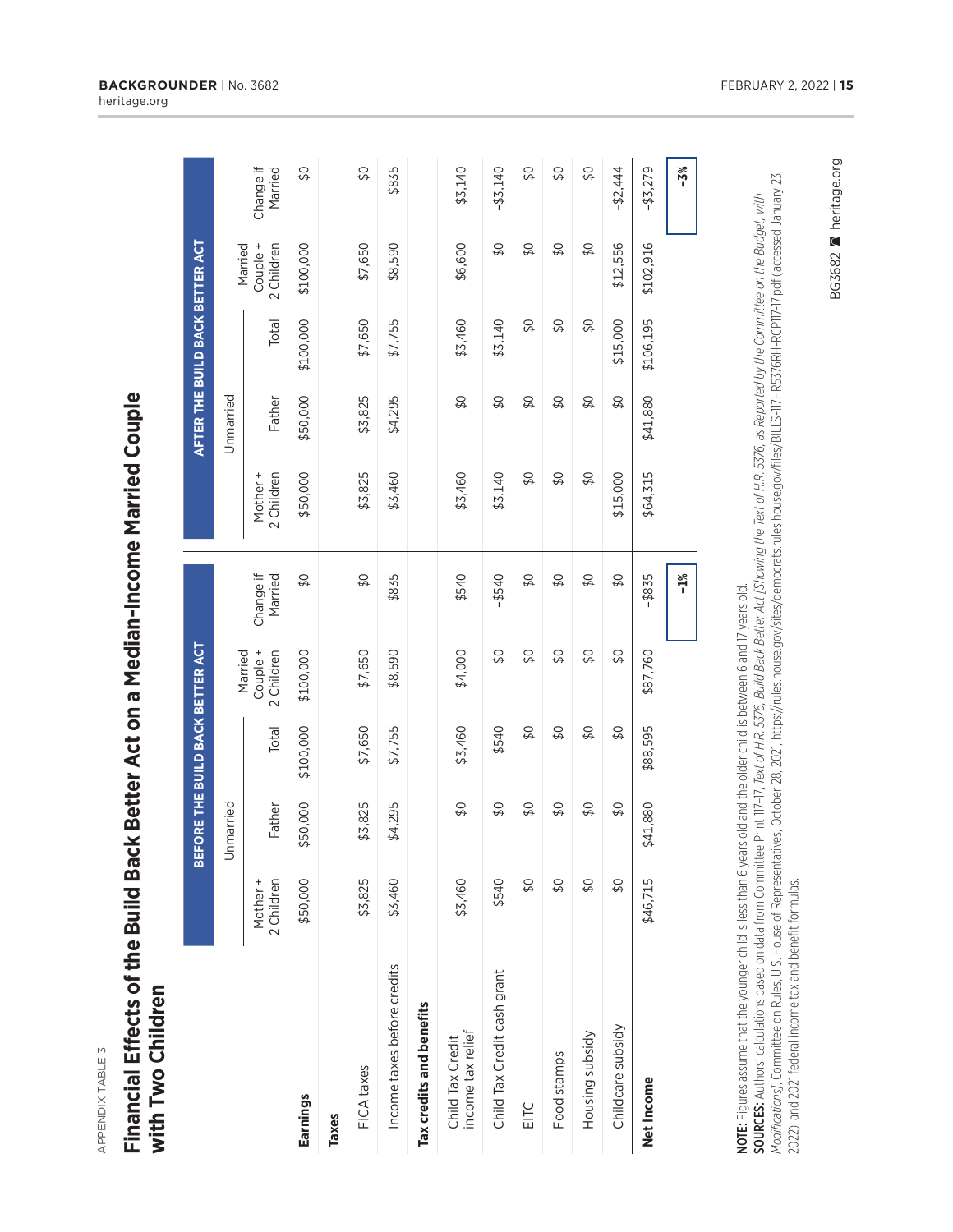APPENDIX TABLE 4 APPENDIX TABLE 4

## **Financial Effects of the Build Back Better Act on an Upper-Middle-Income Married Couple** Financial Effects of the Build Back Better Act on an Upper-Middle-Income Married Couple with Two Children **with Two Children**

|                                       |                        | BEFORE THE BUILD BACK BETTER ACT |               |                                   |                          |                        |               | AFTER THE BUILD BACK BETTER ACT |                                   |                            |
|---------------------------------------|------------------------|----------------------------------|---------------|-----------------------------------|--------------------------|------------------------|---------------|---------------------------------|-----------------------------------|----------------------------|
|                                       |                        | Jnmarried                        |               |                                   |                          |                        | Unmarried     |                                 |                                   |                            |
|                                       | 2 Children<br>Mother + | Father                           | Total         | Couple +<br>2 Children<br>Married | Change if<br>Married     | 2 Children<br>Mother + | Father        | Total                           | Couple +<br>2 Children<br>Married | Change if<br>Married       |
| Earnings                              | \$75,000               | \$75,000                         | \$150,000     | \$150,000                         | \$0                      | \$75,000               | \$75,000      | \$150,000                       | \$150,000                         | \$0                        |
| Taxes                                 |                        |                                  |               |                                   |                          |                        |               |                                 |                                   |                            |
| FICA taxes                            | \$5,738                | \$5,738                          | \$11,475      | \$11,475                          | $\overline{\mathcal{L}}$ | \$5,738                | \$5,738       | \$11,475                        | \$11,475                          | $\frac{1}{2}$              |
| Income taxes before credits           | \$6,660                | \$9,488                          | \$16,148      | \$18,975                          | \$2,828                  | \$6,660                | \$9,488       | \$16,148                        | \$18,975                          | \$2,828                    |
| Tax credits and benefits              |                        |                                  |               |                                   |                          |                        |               |                                 |                                   |                            |
| income tax relief<br>Child Tax Credit | \$4,000                | \$0                              | \$4,000       | \$4,000                           | \$0                      | \$6,600                | \$0           | \$6,600                         | \$6,600                           | \$0                        |
| Child Tax Credit cash grant           | $\frac{1}{2}$          | $\frac{1}{2}$                    | $\frac{1}{2}$ | $\Im$                             | $\Im$                    | $\frac{1}{2}$          | $\frac{1}{2}$ | $\frac{1}{2}$                   | $\Im$                             | \$0                        |
| EITC                                  | \$0                    | \$0                              | \$0           | \$0                               | \$0                      | \$0                    | \$0           | \$0                             | \$0                               | \$0                        |
| Food stamps                           | $\overline{\varphi}$   | \$0                              | \$0           | \$0                               | \$0                      | \$Q                    | \$Q           | \$0                             | \$0                               | $\boldsymbol{\mathsf{S}}$  |
| Housing subsidy                       | $\Im$                  | $\frac{1}{2}$                    | $\frac{1}{2}$ | $\Im$                             | $\overline{\mathcal{L}}$ | $\frac{1}{2}$          | $\frac{1}{2}$ | $\boldsymbol{\mathcal{L}}$      | $\frac{1}{2}$                     | $\boldsymbol{\mathcal{L}}$ |
| Childcare subsidy                     | $\Im \Phi$             | $\frac{1}{2}$                    | $\frac{1}{2}$ | $\Im$                             | $\Im$                    | \$13,845               | \$Q           | \$13,845                        | \$4,500                           | $-49,345$                  |
| Net Income                            | \$66,603               | \$59,775                         | \$126,378     | \$123,550                         | $-52,828$                | \$83,048               | \$59,775      | \$142,823                       | \$130,650                         | $-$12,173$                 |
|                                       |                        |                                  |               |                                   | $-2%$                    |                        |               |                                 |                                   | $-9%$                      |

NOTE: Figures assume that the younger child is less than 6 years old and the older child is between 6 and 17 years old. NOTE: Figures assume that the younger child is less than 6 years old and the older child is between 6 and 17 years old.

**SOURCES:** Authors' calculations based on data from Committee Print 117-17, *Text of H.R. 5376, Build Back Better Act [Showing the Text of H.R. 5376, as Reported by the Committee on the Budget, with<br>Modifications], Committ Modifi cations]*, Committee on Rules, U.S. House of Representatives, October 28, 2021, https://rules.house.gov/sites/democrats.rules.house.gov/fi les/BILLS-117HR5376RH-RCP117-17.pdf (accessed January 23, SOURCES: Authors' calculations based on data from Committee Print 117–17, *Text of H.R. 5376, Build Back Better Act [Showing the Text of H.R. 5376, as Reported by the Committee on the Budget, with*  2022), and 2021 federal income tax and benefit formulas. 2022), and 2021 federal income tax and benefi t formulas.

**BACKGROUNDER** | No. 3682 **FEBRUARY 2, 2022 | 16** heritage.org

BG3682 A heritage.org

BG3682 Neritage.org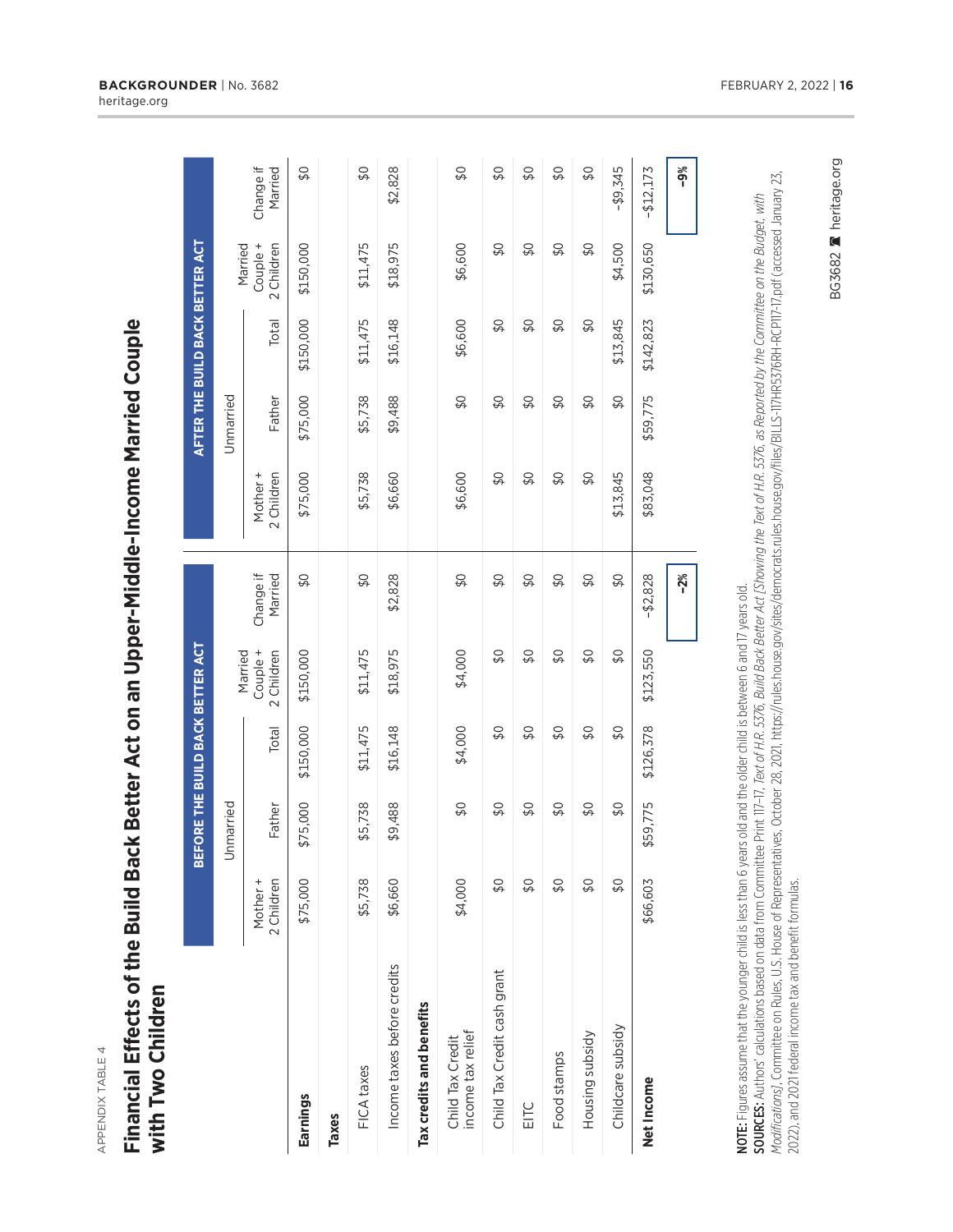APPENDIX TABLE 5 APPENDIX TABLE 5

# **Financial Effects of the Build Back Better Act on a Nonworking Single Mother with Two Children** Financial Effects of the Build Back Better Act on a Nonworking Single Mother with Two Children and a Lower-Income Father **and a Lower-Income Father**

|                                       |                        | BEFORE THE BUILD BACK BETTER ACT |          |                                   |                      |                            | AFTER THE BUILD BACK BETTER ACT |          |                                   |                      |
|---------------------------------------|------------------------|----------------------------------|----------|-----------------------------------|----------------------|----------------------------|---------------------------------|----------|-----------------------------------|----------------------|
|                                       |                        | Unmarried                        |          |                                   |                      |                            | Unmarried                       |          |                                   |                      |
|                                       | 2 Children<br>Mother + | Father                           | Total    | Couple +<br>2 Children<br>Married | Change if<br>Married | Mother +<br>2 Children     | Father                          | Total    | Couple +<br>2 Children<br>Married | Change if<br>Married |
| Earnings                              | $\frac{1}{2}$          | \$25,000                         | \$25,000 | \$25,000                          | \$0                  | $\overline{\mathcal{L}}$   | \$25,000                        | \$25,000 | \$25,000                          | \$0                  |
| Taxes                                 |                        |                                  |          |                                   |                      |                            |                                 |          |                                   |                      |
| FICA taxes                            | $\frac{1}{2}$          | \$1,913                          | \$1,913  | \$1,913                           | $\frac{1}{2}$        | \$0                        | \$1,913                         | \$1,913  | \$1,913                           | $\frac{1}{2}$        |
| Income taxes before credits           | $\frac{1}{2}$          | \$620                            | \$620    | $\overline{\mathcal{L}}$          | $-$ \$620            | \$0                        | \$620                           | \$620    | $\frac{1}{2}$                     | $-$ \$620            |
| Tax credits and benefits              |                        |                                  |          |                                   |                      |                            |                                 |          |                                   |                      |
| income tax relief<br>Child Tax Credit | \$0                    | \$620                            | \$620    | \$0                               | $-$ \$620            | \$Q                        | \$620                           | \$620    | \$0                               | $-$ \$620            |
| Child Tax Credit cash grant           | $\Im$                  | \$2,800                          | \$2,800  | \$2,800                           | $\frac{8}{3}$        | \$0                        | \$5,980                         | \$5,980  | \$6,600                           | \$620                |
| EITC                                  | \$0                    | \$4,826                          | \$4,826  | \$5,980                           | \$1,154              | $\boldsymbol{\mathcal{L}}$ | \$4,826                         | \$4,826  | \$5,980                           | \$1,154              |
| Food stamps                           | \$6,420                | $\frac{1}{2}$                    | \$6,420  | \$2,822                           | $-43,598$            | \$7,896                    | \$Q                             | \$7,896  | \$4,682                           | $-$ \$3,214          |
| Housing subsidy                       | $\frac{1}{2}$          | $\frac{1}{2}$                    | \$0      | \$0                               | \$0                  | \$13,488                   | \$0                             | \$13,488 | \$5,988                           | $-47,500$            |
| Childcare subsidy                     | <b>Q\$</b>             | \$0                              | \$0      | \$0                               | $\frac{1}{2}$        | \$0                        | \$0                             | \$0      | \$0                               | \$0                  |
| Net Income                            | \$6,420                | \$30,713                         | \$37,133 | \$34,690                          | $-52,444$            | \$21,384                   | \$33,893                        | \$55,277 | \$46,338                          | $-48,940$            |
|                                       |                        |                                  |          |                                   | $-7%$                |                            |                                 |          |                                   | $-16%$               |

NOTE: Figures assume that the younger child is less than 6 years old and the older child is between 6 and 17 years old; the father claims the children for tax purposes, but they reside with the mother, who NOTE: Figures assume that the younger child is less than 6 years old and the older child is between 6 and 17 years old; the father claims the children for tax purposes, but they reside with the mother, who claims them for food stamps and the housing subsidy; and the mother gains access to public housing under the Biden plan. claims them for food stamps and the housing subsidy; and the mother gains access to public housing under the Biden plan.

*Modifi cations]*, Committee on Rules, U.S. House of Representatives, October 28, 2021, https://rules.house.gov/sites/democrats.rules.house.gov/fi les/BILLS-117HR5376RH-RCP117-17.pdf (accessed January 23, Modifications], Committee on Rules, U.S. House of Representatives, October 28, 2021, https://rules.house.gov/sites/democrats.rules.house.gov/files/BILLS-117HR5376RH-RCP117-17.pdf (accessed January 23, SOURCES: Authors' calculations based on data from Committee Print 117-17, Text of H.R. 5376, Build Back Better Act [Showing the Text of H.R. 5376, as Reported by the Committee on the Budget, with SOURCES: Authors' calculations based on data from Committee Print 117–17, *Text of H.R. 5376, Build Back Better Act [Showing the Text of H.R. 5376, as Reported by the Committee on the Budget, with*  2022), and 2021 federal income tax and benefit formulas. 2022), and 2021 federal income tax and benefit formulas. BG3682 A heritage.org

BG3682 Meritage.org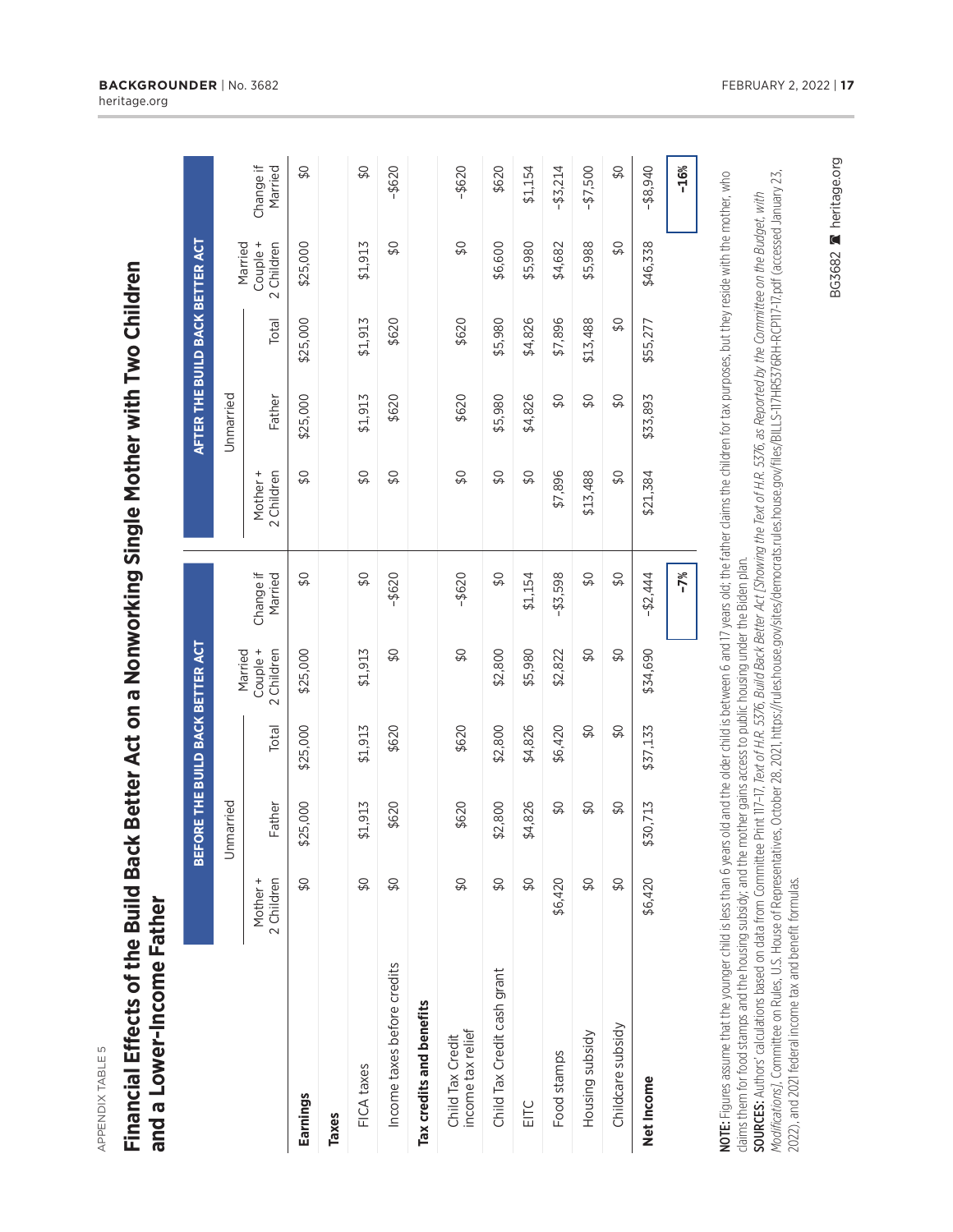APPENDIX TABLE 6 APPENDIX TABLE 6

## **Financial Effects of the Build Back Better Act on a Lower-Income Dual-Earner Couple** Financial Effects of the Build Back Better Act on a Lower-Income Dual-Earner Couple with Two Children **with Two Children**

|                                       |                        | BEFORE THE BUILD BACK BETTER ACT |               |                                   |                          |                        | AFTER THE BUILD BACK BETTER ACT |          |                        |                          |
|---------------------------------------|------------------------|----------------------------------|---------------|-----------------------------------|--------------------------|------------------------|---------------------------------|----------|------------------------|--------------------------|
|                                       |                        | Unmarried                        |               |                                   |                          |                        | Unmarried                       |          | Married                |                          |
|                                       | 2 Children<br>Mother + | Father                           | Total         | Married<br>Couple +<br>2 Children | Change if<br>Married     | 2 Children<br>Mother + | Father                          | Total    | Couple +<br>2 Children | Change if<br>Married     |
| Earnings                              | \$22,500               | \$22,500                         | \$45,000      | \$45,000                          | \$0                      | \$22,500               | \$22,500                        | \$45,000 | \$45,000               | $\overline{\mathcal{L}}$ |
| Taxes                                 |                        |                                  |               |                                   |                          |                        |                                 |          |                        |                          |
| FICA taxes                            | \$1,721                | \$1,721                          | \$3,443       | \$3,443                           | $\Im$                    | \$1,721                | \$1,721                         | \$3,443  | \$3,443                | \$0                      |
| Income taxes before credits           | \$995                  | \$370                            | \$1,365       | \$1,990                           | \$625                    | \$995                  | \$370                           | \$1,365  | \$1,990                | \$625                    |
| Tax credits and benefits              |                        |                                  |               |                                   |                          |                        |                                 |          |                        |                          |
| income tax relief<br>Child Tax Credit | \$995                  | \$370                            | \$1,365       | \$1,990                           | \$625                    | \$995                  | \$370                           | \$1,365  | \$1,990                | \$625                    |
| Child Tax Credit cash grant           | \$1,005                | \$1,400                          | \$2,405       | \$2,010                           | $-$ \$395                | \$2,605                | \$2,630                         | \$5,235  | \$4,610                | $-$ \$625                |
| EITC                                  | \$3,142                | \$3,142                          | \$6,284       | \$1,867                           | $-44,417$                | \$3,142                | \$3,142                         | \$6,284  | \$1,867                | $-44,417$                |
| Food stamps                           | \$1,657                | \$0                              | \$1,657       | $\overline{\mathcal{L}}$          | $-41,657$                | \$3,133                | SQ                              | \$3,133  | \$0                    | $-43,133$                |
| Housing subsidy                       | $\Im$                  | $\frac{1}{2}$                    | $\Im$         | $\overline{\mathcal{L}}$          | $\overline{\mathcal{L}}$ | \$6,738                | \$0                             | \$6,738  | \$0                    | $-46,738$                |
| Childcare subsidy                     | \$0                    | $\frac{1}{2}$                    | $\frac{1}{2}$ | \$0                               | \$0                      | \$7,500                | \$7,500                         | \$15,000 | \$15,000               | $\frac{1}{2}$            |
| Net Income                            | \$26,583               | \$25,321                         | \$51,903      | \$45,434                          | $- $6,469$               | \$43,897               | \$34,051                        | \$77,947 | \$63,034               | $-$14,913$               |
|                                       |                        |                                  |               |                                   | $-12%$                   |                        |                                 |          |                        | $-19%$                   |

NOTE: Figures assume that the younger child is less than 6 years old and the older child is between 6 and 17 years old; the father claims the children for tax purposes, but they reside with the mother, who NOTE: Figures assume that the younger child is less than 6 years old and the older child is between 6 and 17 years old; the father claims the children for tax purposes, but they reside with the mother, who claims them for food stamps and the housing subsidy; and the mother gains access to subsidized housing and childcare under the Biden plan. claims them for food stamps and the housing subsidy; and the mother gains access to subsidized housing and childcare under the Biden plan.

SOURCES: Authors' calculations based on data from Committee Print 117-17, *Text of H.R. 5376, Build Back Better Act [Showing the Text of H.R. 5376, as Reported by the Committee on the Budget, with<br><i>Modifications],* Committ *Modifi cations]*, Committee on Rules, U.S. House of Representatives, October 28, 2021, https://rules.house.gov/sites/democrats.rules.house.gov/fi les/BILLS-117HR5376RH-RCP117-17.pdf (accessed January 23, SOURCES: Authors' calculations based on data from Committee Print 117–17, *Text of H.R. 5376, Build Back Better Act [Showing the Text of H.R. 5376, as Reported by the Committee on the Budget, with*  2022), and 2021 federal income tax and benefit formulas. 2022), and 2021 federal income tax and benefi t formulas. BG3682 A heritage.org

BG3682 Reritage.org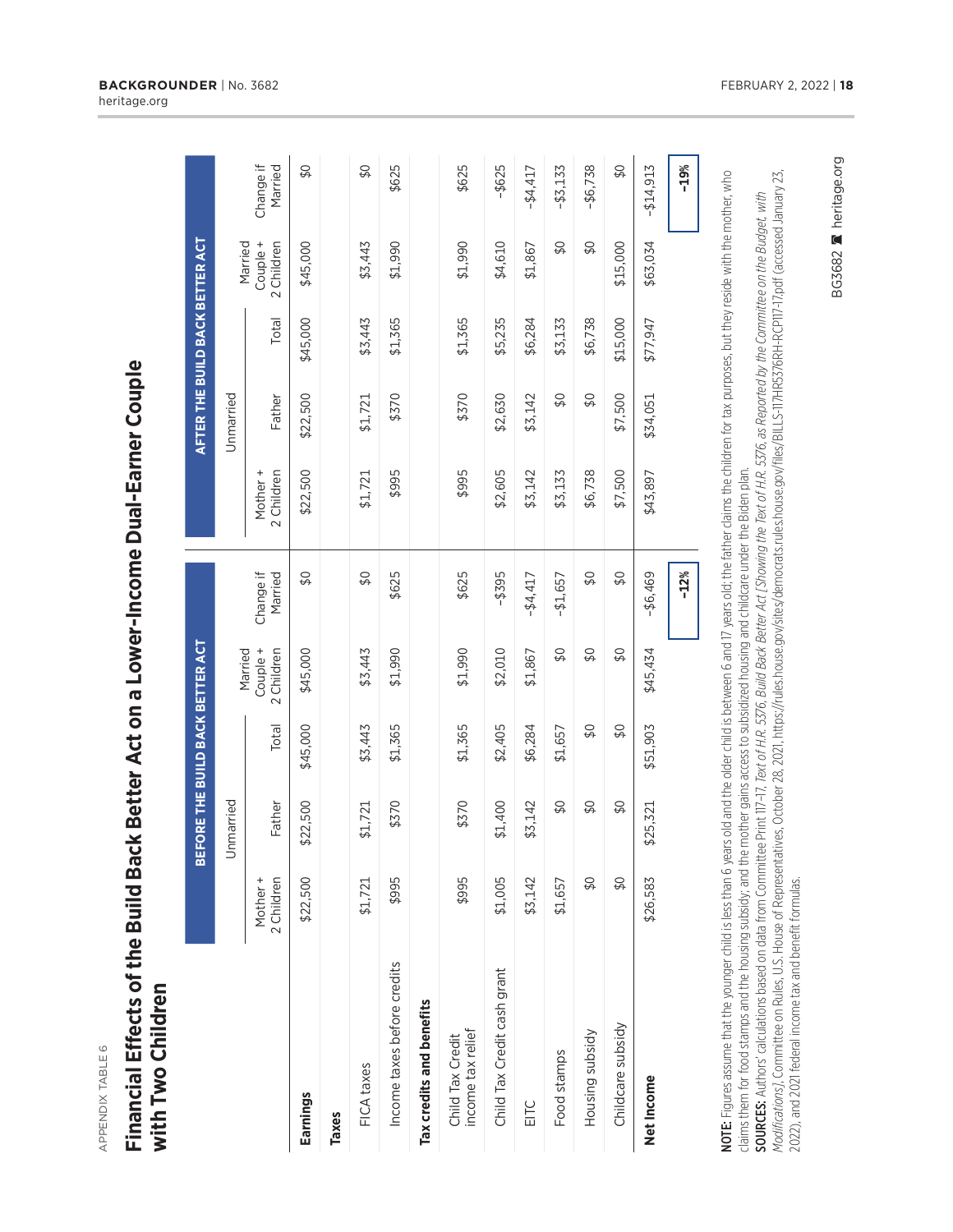### Appendix 2

### **List of Papers Showing the Impact of Higher Welfare Supports on Family Formation, Marriage, and the Non-Marital Birth Ratio**

Bernstam, Mikhail S., "Malthus and Evolution of the Welfare State: An Essay on the Second Invisible Hand, Parts I and II," Hoover Institution *Working Papers* E-88-41, E-88-42, 1988.

Fitzgerald, John M., and David C. Ribar, "Transitions in Welfare Participation and Female Headship," *Population Research and Policy Review*, Vol. 23, Nos. 5–6 (October 2004), pp. 641–670.

Fossett, Mark A., and K. Jill Kiecolt, "Mate Availability and Family Structure Among African Americans in U.S. Metropolitan Areas," *Journal of Marriage and Family*, Vol. 55, No. 2 (May 1993), pp. 288–302.

Hill, M. Anne, and June O'Neill, "Underclass Behaviors in the United States: Measurement and Analysis of Determinants," City University of New York, Baruch College, Center for the Study of Business and Government, February 1992.

Hoffman, Saul D., and E. Michael Foster, "AFDC Benefits and Nonmarital Births to Young Women," *The Journal of Human Resources*, Vol. 35, No. 2 (Spring 2000), pp. 376–391.

Horvath-Rose, Ann E., H. Elizabeth Peters, and Joseph J. Sabia, "Capping Kids: The Family Cap and Nonmarital Childbearing," *Population Research and Policy Review*, Vol. 27, No. 2 (April 2008), pp. 119–138.

Jackson, Catherine A., and Jacob Alex Klerman, "Welfare, Abortion and Teenage Fertility," *RAND Research Paper*, August 1994.

Jagannathan, Radha, "A Latent Growth Curve Model of Nonmarital Births, Abortions, and Pregnancies: Did Welfare Reform Play a Role in Changing the Trajectories?" *Marriage and Family Review*, Vol. 48, No. 4 (2012), pp. 363–385.

Jagannathan, Radha, Michael J. Camasso, and Carol Harvey, "The Price Effects of Family Caps on Fertility Decisions of Poor Women," *Journal of Social Service Research*, Vol. 36, No. 4 (2010), pp. 346–361.

Lundberg, Shelley, and Robert D. Plotnick, "Adolescent Premarital Childbearing: Do Opportunity Costs Matter?" University of Washington, Department of Economics, Working Paper No. 90-23, 1990.

Murray, Charles, "Welfare and the Family: The U.S. Experience," *Journal of Labor Economics*, Vol. 11, No. 1, Pt. 2 (1993), pp. 224–262.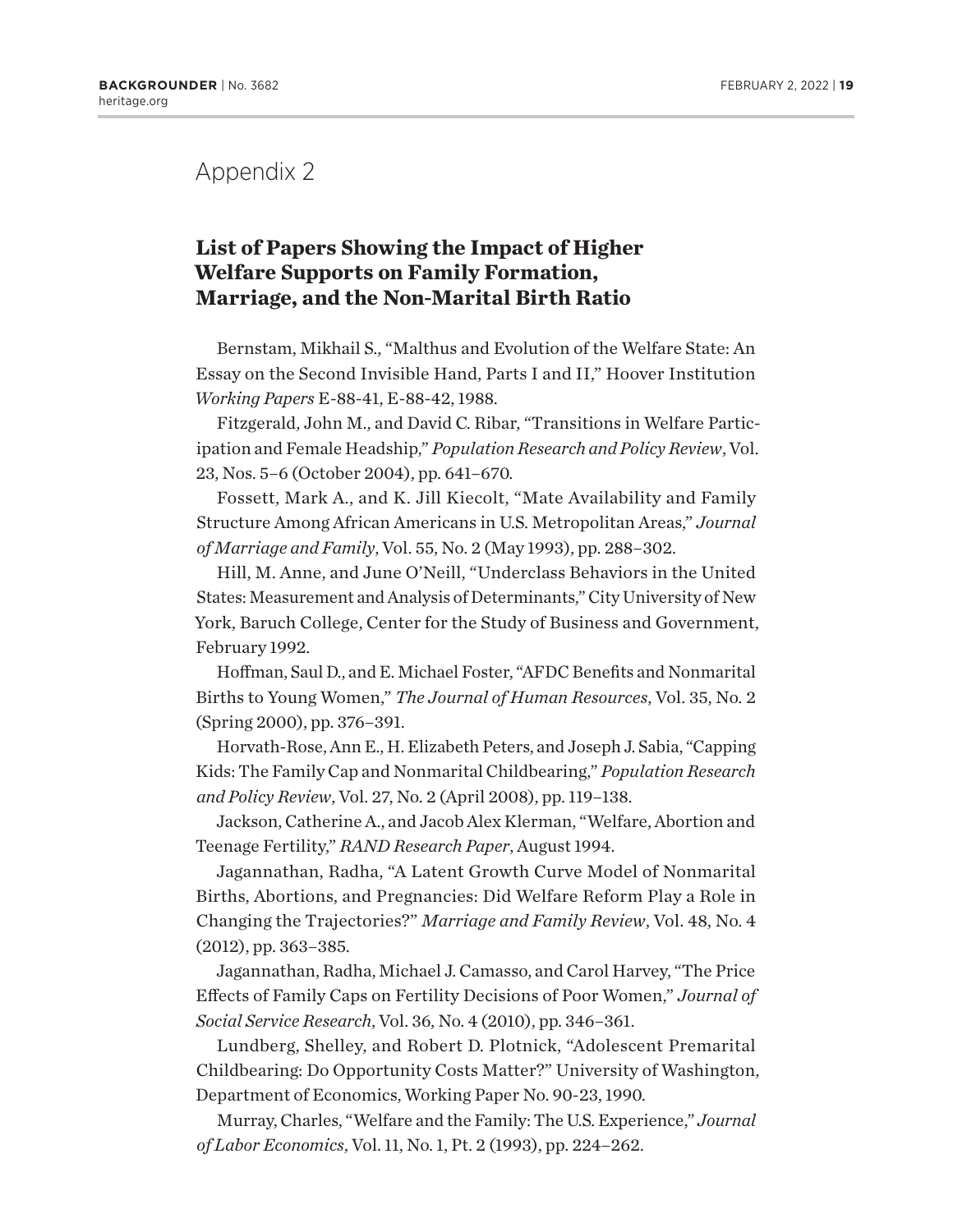Nechyba, Thomas J., "Social Approval, Values, and AFDC: A Reexamination of the Illegitimacy Debate," *Journal of Political Economy*, Vol. 109, No. 3 (June 2001), pp. 637–672.

Ozawa, Martha N., "Welfare Policies and Illegitimate Birth Rates Among Adolescents: Analysis of State-by-State Data," *Social Work Research & Abstracts*, Vol. 25, No. 1 (March 1989), pp. 5–11.

Plotnick, Robert D., "Welfare and Out-of-Wedlock Childbearing: Evidence from the 1980s," *Journal of Marriage and Family*, Vol. 52, No. 3 (August 1990), pp. 735–746.

Robins, Phillip K., and Paul Fronstin, "Welfare Benefits and Family Size Decisions of Never-Married Women," University of Wisconsin, Institute for Research on Poverty, *Discussion Paper* No. 1022-93, September 1993.

Rosenzweig, Mark R., "Welfare, Marital Prospects, and Nonmarital Childbearing," *Journal of Political Economy*, Vol. 107, No. 6, Pt. 2 (December 1999), pp. S3–S-32.

Sabia, Joseph J., "Blacks and the Family Cap: Pregnancy, Abortion, and Spillovers," *Journal of Population Economics*, Vol. 21, No. 1 (January 2008), pp. 111–134.

Schultz, T. Paul, "Marital Status and Fertility in the United States," *The Journal of Human Resources*, Vol. 29, No. 2 (Spring 1994), pp. 637–669.

South, Scott J., and Kim M. Lloyd, "Marriage Markets and Nonmarital Fertility in the United States," *Demography*, Vol. 29, No. 2 (May 1992), pp. 247–264.

Willis, Robert J., "A Theory of Out-of-Wedlock Childbearing," *Journal of Political Economy*, Vol. 107, No. 6, Pt. 2 (December 1999), pp. S33–S64.

Winegarden, C. R., "AFDC and Illegitimacy Ratios: A Vector-Autoregressive Model," *Applied Economics*, Vol. 20, No. 12 (1988), pp. 1589–1601.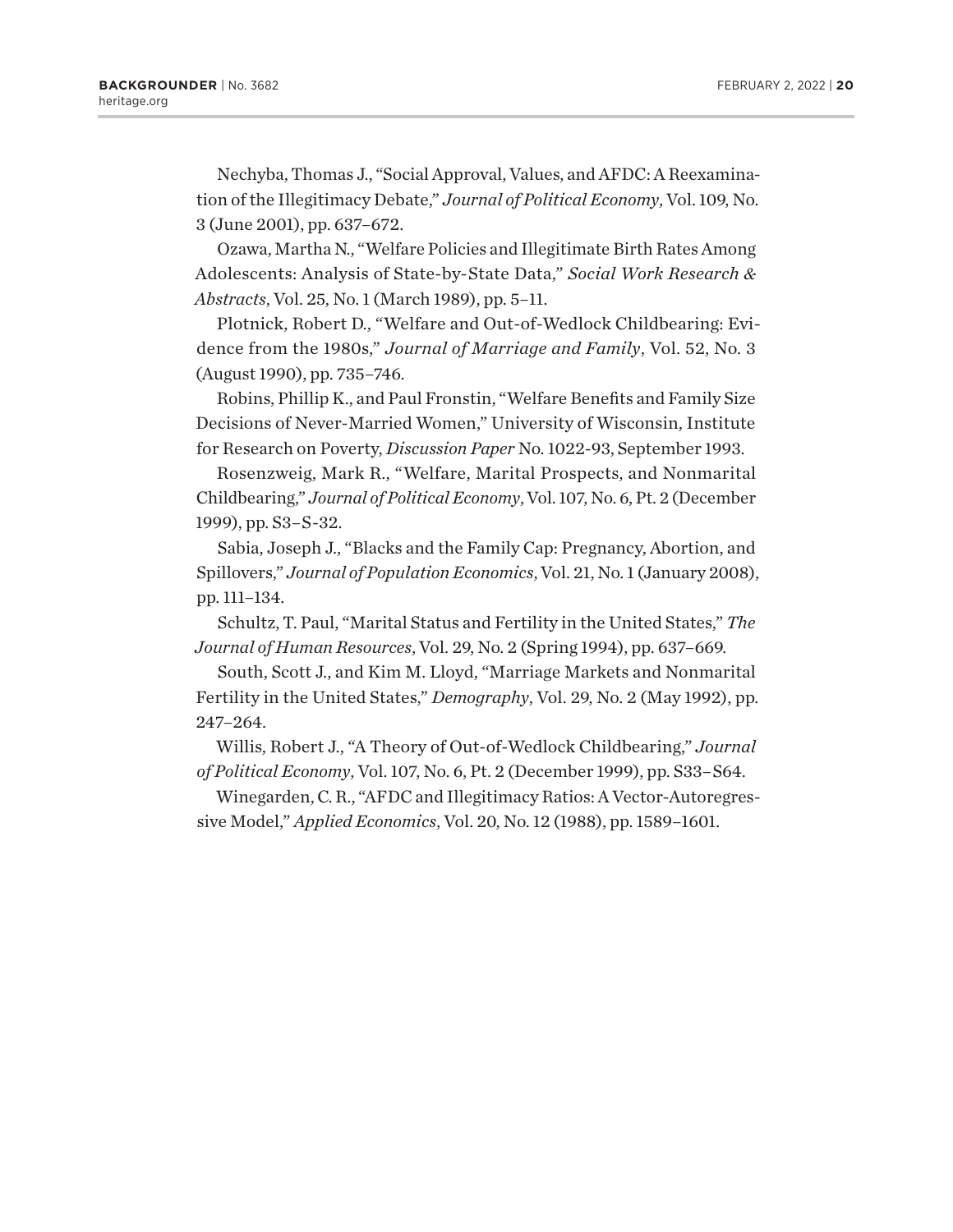### <span id="page-20-0"></span>Endnotes

- [1.](#page-0-0) See H.R. 5376, Build Back Better Act, 117th Cong., introduced September 27, 2021, https://www.congress.gov/bill/117th-congress/house-bill/5376/text (accessed January 23, 2022), and "Fact Sheet: The American Families Plan," The White House, April 28, 2021, https://www.whitehouse.gov/briefingroom/statements-releases/2021/04/28/fact-sheet-the-american-families-plan/ (accessed January 22, 2022).
- [2](#page-0-0). The \$76,400 in total government support for these families would include some \$53,400 in government cash, food, housing, medical care, and direct social services and an additional \$23,000 in public education. See Robert Rector and Jamie Bryan Hall, "Largest Welfare Increase in U.S. History Will Boost Government Support to \$76,400 per Poor Family," Heritage Foundation *Special Report* No. 244, November 8, 2021, https://www.heritage.org/ welfare/report/largest-welfare-increase-us-history-will-boost-government-support-76400-poor-family.
- [3.](#page-1-0) Ibid.
- [4.](#page-1-0) Joyce A. Martin, Brady E. Hamilton, Michelle J. K. Osterman, and Anne K. Driscoll, "Births: Final Data for 2019," U.S. Department of Health and Human Services, Centers for Disease Control and Prevention, National Center for Health Statistics, National Vital Statistics System, National Vital Statistics Reports, Vol. 70, No, 2 (March 23, 2021), p. 6, https://www.cdc.gov/nchs/data/nvsr/nvsr70/nvsr70-02-508.pdf (accessed on January 22, 2022).
- [5](#page-1-0). Elizabeth Wildsmith, Jennifer Manlove, Elizabeth Cook, Dramatic Increase in the Proportion of Births Outside of Marriage in the United States from 1990 to 2016, Child Trends, August 8, 2018, https://www.childtrends.org/publications/dramatic-increase-in-percentage-of-births-outside-marriageamong-whites-hispanics-and-women-with-higher-education-levels (accessed January 22, 2022).
- [6](#page-2-0). Kay S. Hymowitz, *Marriage and Caste in America: Separate and Unequal Families in the Post-Marital Age* (Chicago: Ivan R. Dee, 2006).
- [7.](#page-2-0) The enabling effect indicates that welfare would continue to have a significant effect in undermining marriage even if the benefits were not meanstested and there were no direct marriage penalty as would be the case with a guaranteed minimum income. It is also important to note that if a guaranteed minimum income system were funded by a progressive income tax, its impact on work and marriage would be quite similar to that of a conventional means-tested welfare system because the net benefits would be reduced and eliminated as family income rose.
- [8](#page-2-0). Robert A. Moffit, "Welfare Benefits and Female Headship in the U.S. Time Series," in *Out of Wedlock: Causes and Consequences of Nonmarital Fertility*, ed. Lawrence L. Wu and Barbara Wolfe (New York: Russell Sage Foundation, 2001), p. 152. The most important time series is AFDC plus food stamps and Medicaid. Some argue that the welfare spending on families increased in the 1960s and 1970s simply because the number of non-married families increased. However, it is important to note that the average value of benefits per family also increased substantially during this period.
- [9](#page-2-0). Moffit, "Welfare Benefits and Female Headship in the U.S. Time Series." The term "non-marital birth rate" as used in this paper refers to the ratio of non-marital births to all births, formally termed the "illegitimacy ratio."
- [10.](#page-2-0) In the period before and shortly after the 1996 welfare reform, there was considerable research on the impact of welfare on non-marital childbearing. The majority of this research showed that states with higher welfare benefits per family tended to have higher out-of-wedlock birth rates. These studies provide strong evidence for the enabling effect of welfare in promoting single-parent families. For a list of these studies, see Appendix 2, *infra*. Many of the findings in these papers are discussed in Robert Rector and Patrick Fagan, "How Welfare Harms Kids," Heritage Foundation *Backgrounder*  No. 1084, June 6, 1996, http://thf\_media.s3.amazonaws.com/1996/pdf/bg1084.pdf.
- [11.](#page-3-0) Many provisions in the Build Back Better Act are not funded for the full 10-year budget window. The calculations in this paper pertain to each program during the period in which it is in full effect, and totals represent the marriage penalty during the period when all relevant provisions are in full effect. The value of housing and childcare benefits will vary by locality; these estimates represent national average benefits.
- [12.](#page-3-0) Robert Rector, Jamie Bryan Hall, and Noah Peterson, "The Earned Income Tax Credit for Childless Workers Largely Fails to Increase Employment or Earnings: Better Alternatives Needed," Heritage Foundation *Backgrounder* No. 3558, December 3, 2020, https://www.heritage.org/welfare/report/theearned-income-tax-credit-childless-workers-largely-fails-increase-employment-or.
- [13.](#page-4-0) Calculated from U.S. Department of Housing and Urban Development, "Resident Characteristics Report," https://pic.hud.gov/pic/RCRPublic/rcrmain. asp (accessed January 23, 2022). The figures represent the national figures for all HUD programs as of November 30, 2021.
- [14.](#page-5-0) The standard deduction and tax bracket thresholds for married couples filing jointly are generally twice those of a single individual, so in the simple case of a childless couple who are ineligible for other tax credits and deductions, there is no marriage penalty when two single filers marry. However, because the standard deduction and tax bracket thresholds for head-of-household tax filers (unmarried filers who are the primary breadwinners for their households and who have dependents) are 1.5 times those of a single individual throughout most of the income distribution, a dual-earner couple with children, who would be filing as head of household and a single filer if unmarried, loses half of a single filer standard deduction and may have some income taxed at a higher rate if married.
- [15.](#page-6-0) Robert Rector and Jamie Bryan Hall, "Reforming the Earned Income Tax Credit and Additional Child Tax Credit to End Waste, Fraud, and Abuse and Strengthen Marriage," Heritage Foundation *Backgrounder* No. 3162, November 16, 2016, https://www.heritage.org/sites/default/files/2018-04/BG3162.pdf. See also Kara Leibel, "Taxpayer Compliance and Sources of Error for the Earned Income Tax Credit Claimed on 2006–2008 Returns," U.S. Department of the Treasury, Internal Revenue Service *Technical Paper*, August 2014, https://www.irs.gov/pub/irs-soi/15rpeitctaxpayercompliancetechpaper.pdf (accessed January 23, 2022), and Table 4, "Ratio of Alternative EITC Model Payments to the Internal Recipient File for Tax Year 2016," in Maggie R. Jones and James P. Ziliak, "The Antipoverty Impact of the EITC: New Estimates from Survey and Administrative Tax Records," University of Kentucky, Center for Poverty Research *Discussion Paper* No. DP 2019-01, June 2020, p. 39, http://ukcpr.org/sites/ukcpr/files/research-pdfs/DP2019-01\_0.pdf (accessed January 23, 2022).